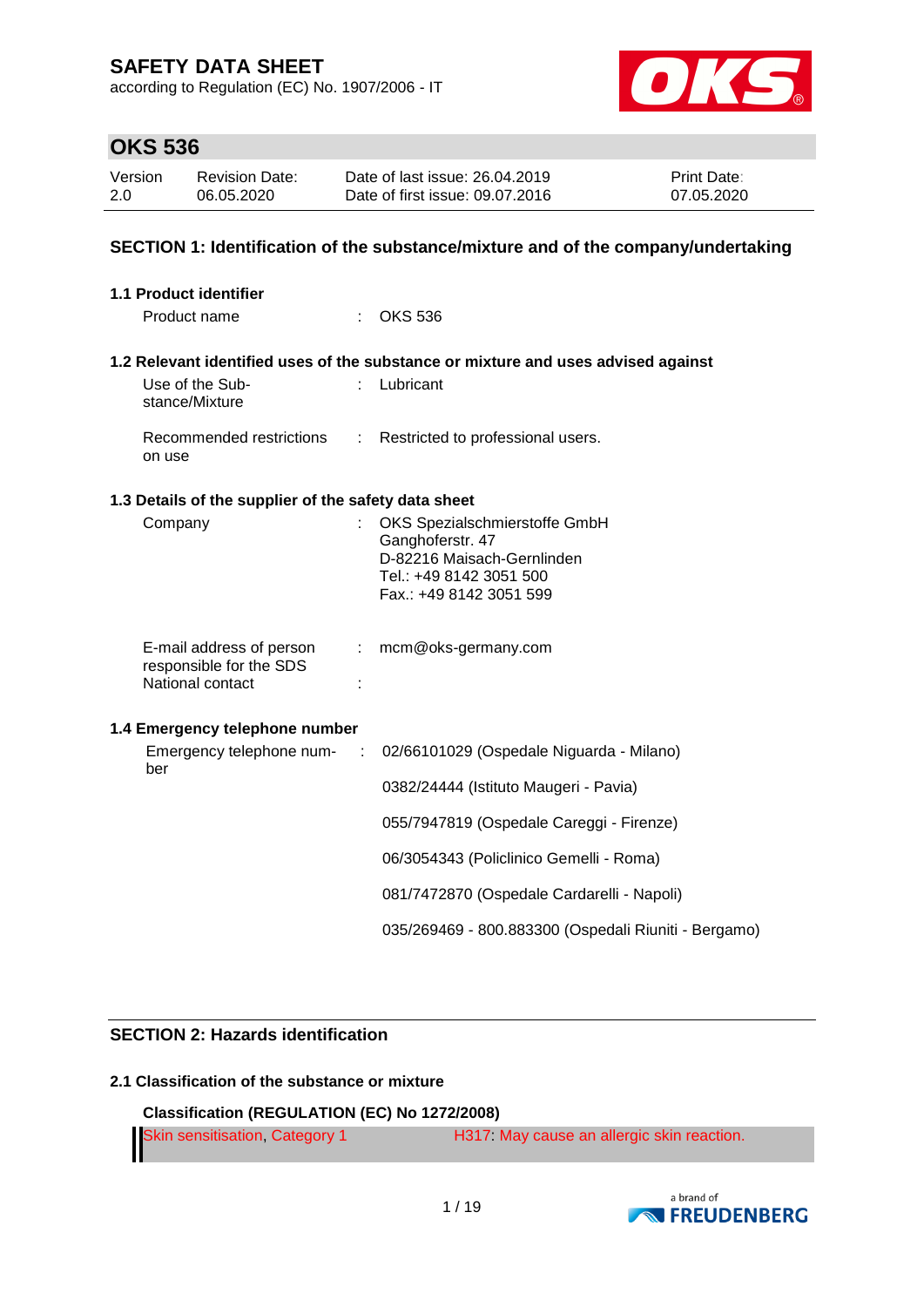according to Regulation (EC) No. 1907/2006 - IT



# **OKS 536**

| Version | <b>Revision Date:</b> | Date of last issue: 26.04.2019  | <b>Print Date:</b> |
|---------|-----------------------|---------------------------------|--------------------|
| 2.0     | 06.05.2020            | Date of first issue: 09.07.2016 | 07.05.2020         |

#### **2.2 Label elements**

| Labelling (REGULATION (EC) No 1272/2008)<br>Hazard pictograms |                                                                    |                                                                                                                                                                                           |
|---------------------------------------------------------------|--------------------------------------------------------------------|-------------------------------------------------------------------------------------------------------------------------------------------------------------------------------------------|
| Signal word                                                   | Warning                                                            |                                                                                                                                                                                           |
| <b>Hazard statements</b>                                      | H317                                                               | May cause an allergic skin reaction.                                                                                                                                                      |
| Precautionary statements                                      | <b>Prevention:</b><br>P <sub>261</sub><br>P272<br>P <sub>280</sub> | Avoid breathing vapours.<br>Contaminated work clothing should not be<br>allowed out of the workplace.<br>Wear protective gloves.                                                          |
|                                                               | Response:<br>$P302 + P352$<br>$P333 + P313$<br>$P362 + P364$       | IF ON SKIN: Wash with plenty of soap and<br>water.<br>If skin irritation or rash occurs: Get medical<br>advice/ attention.<br>Take off contaminated clothing and wash it<br>before reuse. |

Hazardous components which must be listed on the label: 2-methylisothiazol-3(2H)-one

#### **2.3 Other hazards**

This substance/mixture contains no components considered to be either persistent, bioaccumulative and toxic (PBT), or very persistent and very bioaccumulative (vPvB) at levels of 0.1% or higher.

#### **SECTION 3: Composition/information on ingredients**

#### **3.2 Mixtures**

Chemical nature : Aqueous solution graphite inorganic binding agent

#### **Components**

| Chemical name     | CAS-No.<br>EC-No.<br>Index-No.<br><b>Registration number</b> | Classification                    | Concentration<br>limits<br>M-Factor<br><b>Notes</b> | Concentration<br>(% w/w) |
|-------------------|--------------------------------------------------------------|-----------------------------------|-----------------------------------------------------|--------------------------|
| dodecylguanidine  | 13590-97-1                                                   | Acute Tox.4; H302                 |                                                     | $\ge$ = 0,0025 - <       |
| monohydrochloride | 237-030-0                                                    | Acute Tox.2; H330   M-Factor: 10/ |                                                     | 0.025                    |

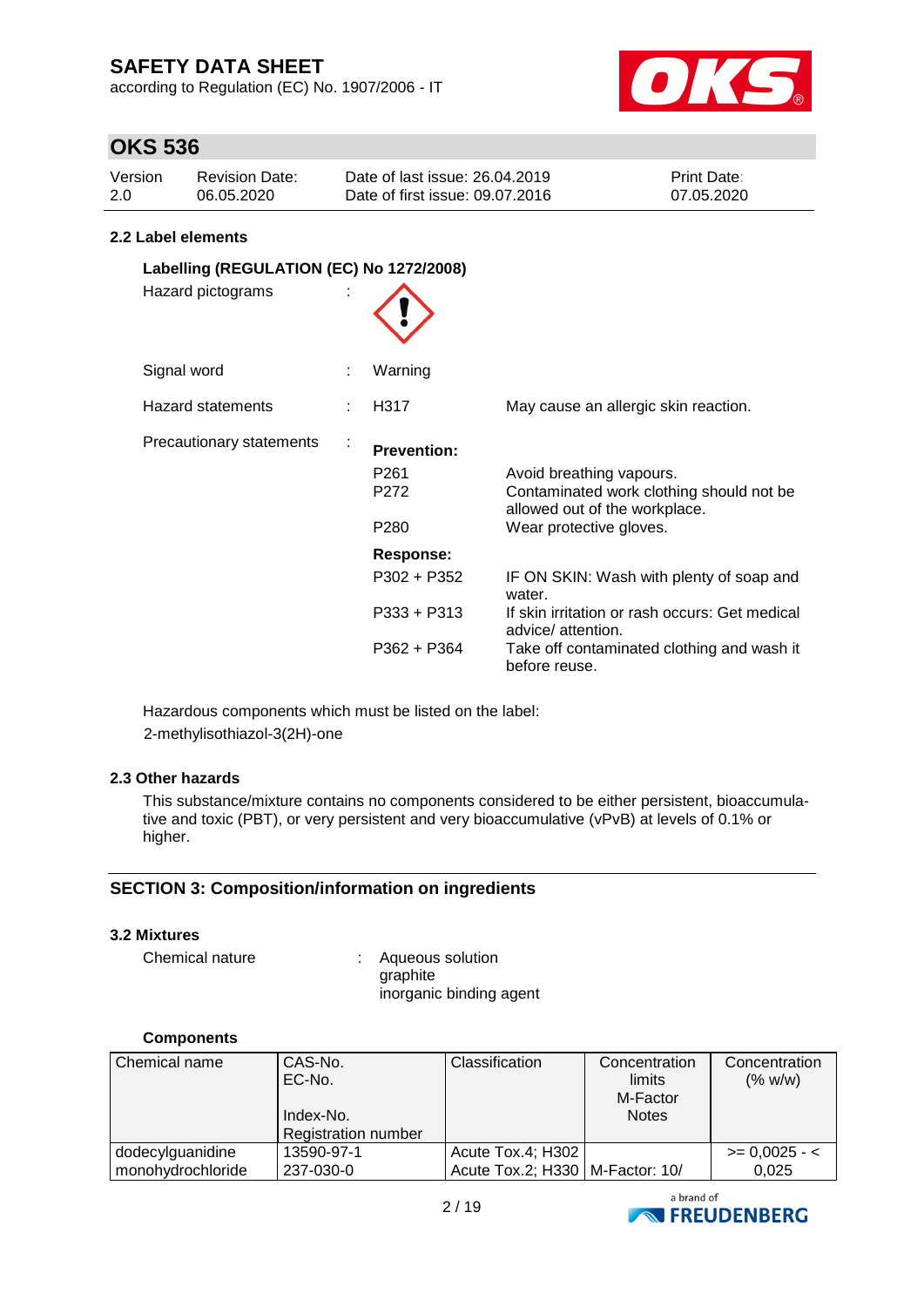according to Regulation (EC) No. 1907/2006 - IT



# **OKS 536**

| Version<br>2.0                      | <b>Revision Date:</b><br>06.05.2020 |                                                                 | Date of last issue: 26.04.2019<br>Date of first issue: 09.07.2016                                                                                                                                          | Print Date:<br>07.05.2020                               |                          |
|-------------------------------------|-------------------------------------|-----------------------------------------------------------------|------------------------------------------------------------------------------------------------------------------------------------------------------------------------------------------------------------|---------------------------------------------------------|--------------------------|
|                                     |                                     |                                                                 |                                                                                                                                                                                                            |                                                         |                          |
|                                     |                                     |                                                                 | Skin Corr.1B;<br>H314<br>Eye Dam.1; H318<br>Aquatic Acute1;<br>H400                                                                                                                                        |                                                         |                          |
| 2-methylisothiazol-<br>$3(2H)$ -one |                                     | 2682-20-4<br>220-239-6<br>613-326-00-9                          | Acute Tox.3; H301<br>Acute Tox.2; H330<br>Acute Tox.3; H311<br>Skin Corr.1B;<br>H314<br>Eye Dam.1; H318<br>Skin Sens.1A;<br>H317<br>STOT SE3; H335<br>Aquatic Acute1;<br>H400<br>Aquatic Chronic1;<br>H410 | $= 0,0015 %$<br>Skin Sens.1A,<br>H317<br>M-Factor: 10/1 | $>= 0,0025 - 1$<br>0,025 |
|                                     |                                     | Substances with a workplace exposure limit :                    |                                                                                                                                                                                                            |                                                         |                          |
| Graphite                            |                                     | 7782-42-5<br>231-955-3<br>01-2119486977-12-<br><b>XXXX</b>      | Not classified                                                                                                                                                                                             |                                                         | $>= 20 - < 30$           |
| 2,2',2"-nitrilotriethanol           |                                     | $102 - 71 - 6$<br>203-049-8<br>01-2119486482-31-<br><b>XXXX</b> | Not classified                                                                                                                                                                                             |                                                         | $>= 1 - 10$              |

For explanation of abbreviations see section 16.

### **SECTION 4: First aid measures**

#### **4.1 Description of first aid measures**

| If inhaled              | Remove person to fresh air. If signs/symptoms continue, get<br>medical attention.<br>Keep patient warm and at rest.<br>If unconscious, place in recovery position and seek medical<br>advice.<br>Keep respiratory tract clear.<br>If breathing is irregular or stopped, administer artificial respira-<br>tion. |
|-------------------------|-----------------------------------------------------------------------------------------------------------------------------------------------------------------------------------------------------------------------------------------------------------------------------------------------------------------|
| In case of skin contact | : Take off all contaminated clothing immediately.<br>Wash off immediately with soap and plenty of water.<br>Get medical attention immediately if irritation develops and<br>persists.<br>Wash clothing before reuse.<br>Thoroughly clean shoes before reuse.                                                    |

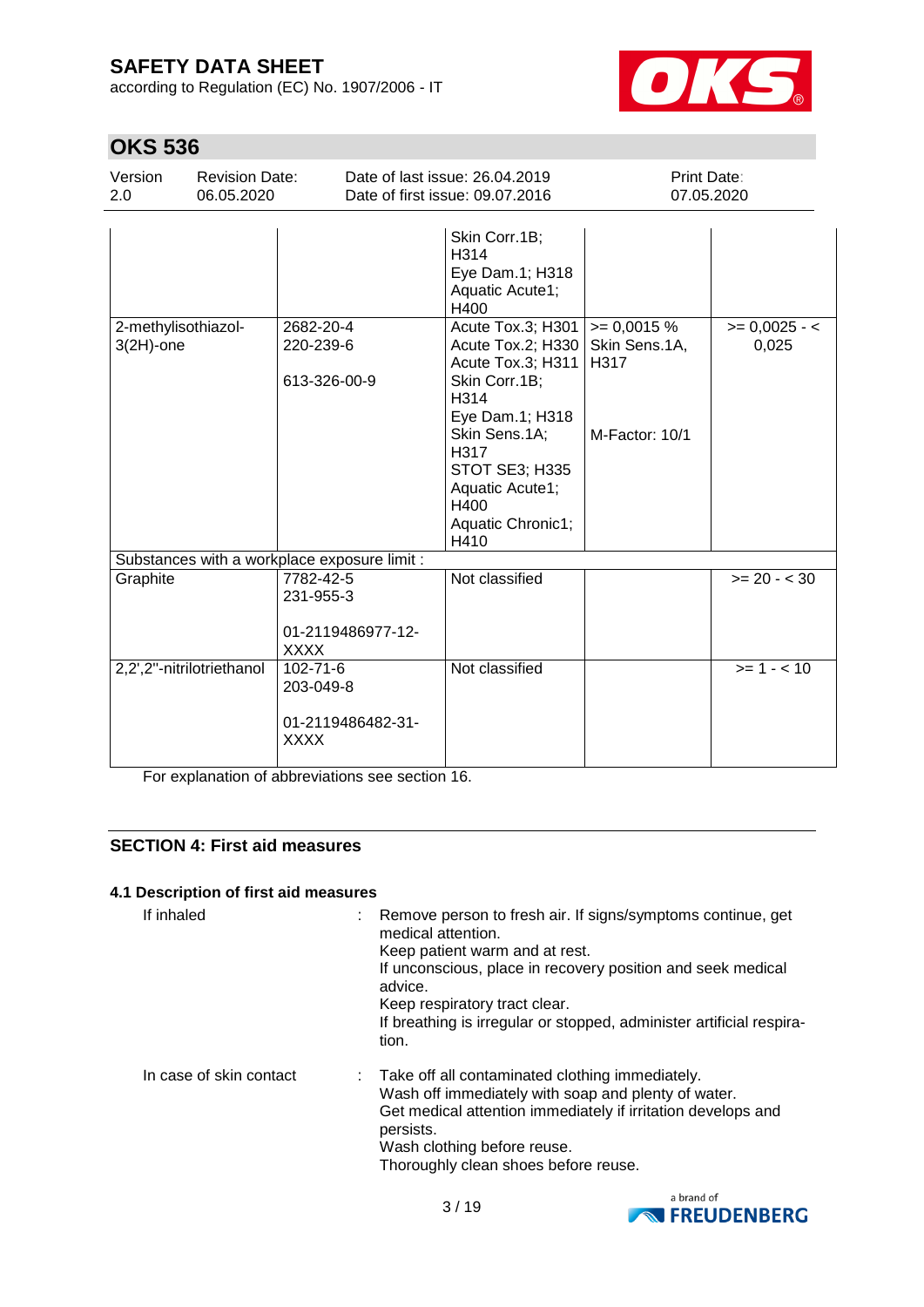according to Regulation (EC) No. 1907/2006 - IT



# **OKS 536**

| Version<br>2.0 | <b>Revision Date:</b><br>06.05.2020     | Date of last issue: 26.04.2019<br>Date of first issue: 09.07.2016                                                                                                                                                                                        | Print Date:<br>07.05.2020 |
|----------------|-----------------------------------------|----------------------------------------------------------------------------------------------------------------------------------------------------------------------------------------------------------------------------------------------------------|---------------------------|
|                | In case of eye contact                  | : Rinse immediately with plenty of water, also under the eyelids,<br>for at least 10 minutes.                                                                                                                                                            |                           |
|                |                                         | If eye irritation persists, consult a specialist.                                                                                                                                                                                                        |                           |
|                | If swallowed                            | Move the victim to fresh air.<br>If unconscious, place in recovery position and seek medical<br>advice.<br>Keep respiratory tract clear.<br>Do NOT induce vomiting.<br>Rinse mouth with water.<br>Never give anything by mouth to an unconscious person. |                           |
|                |                                         | 4.2 Most important symptoms and effects, both acute and delayed                                                                                                                                                                                          |                           |
| Symptoms       |                                         | Allergic appearance                                                                                                                                                                                                                                      |                           |
| <b>Risks</b>   |                                         | May cause an allergic skin reaction.                                                                                                                                                                                                                     |                           |
|                |                                         | 4.3 Indication of any immediate medical attention and special treatment needed                                                                                                                                                                           |                           |
| Treatment      |                                         | The first aid procedure should be established in consultation<br>with the doctor responsible for industrial medicine.                                                                                                                                    |                           |
|                | <b>SECTION 5: Firefighting measures</b> |                                                                                                                                                                                                                                                          |                           |

# **5.1 Extinguishing media** Suitable extinguishing media : Use water spray, alcohol-resistant foam, dry chemical or carbon dioxide.

| Unsuitable extinguishing | High volume water jet |
|--------------------------|-----------------------|
| media                    |                       |

#### **5.2 Special hazards arising from the substance or mixture**

| Specific hazards during fire- | $\therefore$ Fire may cause evolution of: |
|-------------------------------|-------------------------------------------|
| fighting                      | Carbon oxides                             |
|                               | Nitrogen oxides (NOx)                     |

### **5.3 Advice for firefighters**

| Special protective equipment :<br>for firefighters | In the event of fire, wear self-contained breathing apparatus.<br>Use personal protective equipment. Exposure to decomposi-<br>tion products may be a hazard to health. |
|----------------------------------------------------|-------------------------------------------------------------------------------------------------------------------------------------------------------------------------|
| Further information                                | Standard procedure for chemical fires.                                                                                                                                  |

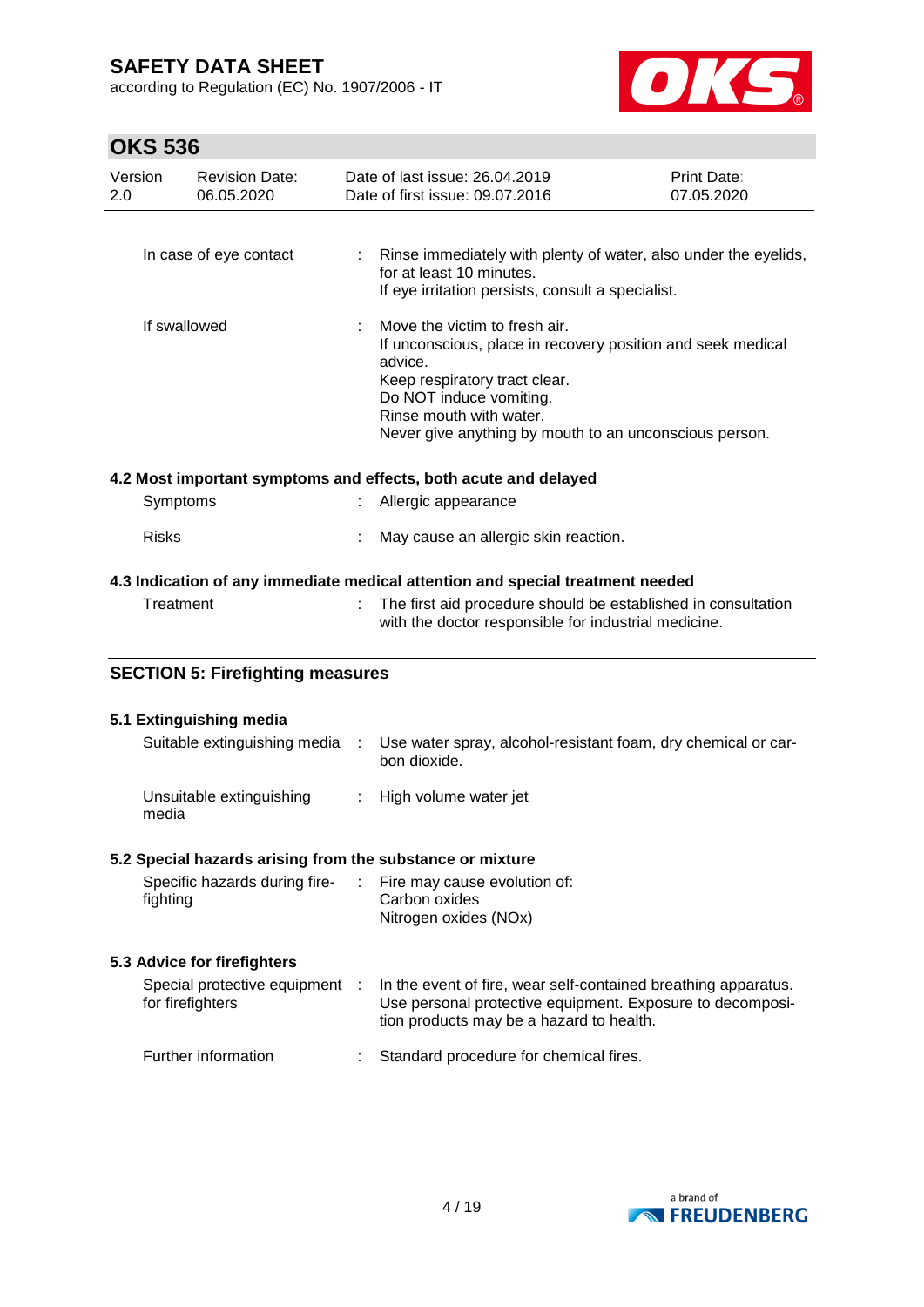according to Regulation (EC) No. 1907/2006 - IT



# **OKS 536**

| Version | <b>Revision Date:</b> | Date of last issue: 26.04.2019  | <b>Print Date:</b> |
|---------|-----------------------|---------------------------------|--------------------|
| 2.0     | 06.05.2020            | Date of first issue: 09.07.2016 | 07.05.2020         |

#### **SECTION 6: Accidental release measures**

#### **6.1 Personal precautions, protective equipment and emergency procedures**

| Personal precautions | : Evacuate personnel to safe areas.<br>Use personal protective equipment.<br>Ensure adequate ventilation.<br>Do not breathe vapours or spray mist.<br>Refer to protective measures listed in sections 7 and 8. |
|----------------------|----------------------------------------------------------------------------------------------------------------------------------------------------------------------------------------------------------------|
|                      |                                                                                                                                                                                                                |

#### **6.2 Environmental precautions**

| Environmental precautions | : Try to prevent the material from entering drains or water                          |
|---------------------------|--------------------------------------------------------------------------------------|
|                           | courses.                                                                             |
|                           | Prevent further leakage or spillage if safe to do so.                                |
|                           | Local authorities should be advised if significant spillages<br>cannot be contained. |

#### **6.3 Methods and material for containment and cleaning up**

| Methods for cleaning up | : Contain spillage, and then collect with non-combustible ab-<br>sorbent material, (e.g. sand, earth, diatomaceous earth, ver-<br>miculite) and place in container for disposal according to local<br>/ national regulations (see section 13). |
|-------------------------|------------------------------------------------------------------------------------------------------------------------------------------------------------------------------------------------------------------------------------------------|
|                         |                                                                                                                                                                                                                                                |

#### **6.4 Reference to other sections**

For personal protection see section 8.

#### **SECTION 7: Handling and storage**

#### **7.1 Precautions for safe handling**

| Advice on safe handling<br>Do not re-use empty containers.<br>These safety instructions also apply to empty packaging which | Do not breathe vapours or spray mist.<br>Avoid contact with skin and eyes.<br>For personal protection see section 8.<br>Persons with a history of skin sensitisation problems or asth-<br>ma, allergies, chronic or recurrent respiratory disease should<br>not be employed in any process in which this mixture is being<br>used.<br>Smoking, eating and drinking should be prohibited in the ap-<br>plication area.<br>Wash hands and face before breaks and immediately after<br>handling the product.<br>Do not get in eyes or mouth or on skin.<br>Do not get on skin or clothing.<br>Do not ingest.<br>Do not repack. |
|-----------------------------------------------------------------------------------------------------------------------------|-----------------------------------------------------------------------------------------------------------------------------------------------------------------------------------------------------------------------------------------------------------------------------------------------------------------------------------------------------------------------------------------------------------------------------------------------------------------------------------------------------------------------------------------------------------------------------------------------------------------------------|
|-----------------------------------------------------------------------------------------------------------------------------|-----------------------------------------------------------------------------------------------------------------------------------------------------------------------------------------------------------------------------------------------------------------------------------------------------------------------------------------------------------------------------------------------------------------------------------------------------------------------------------------------------------------------------------------------------------------------------------------------------------------------------|

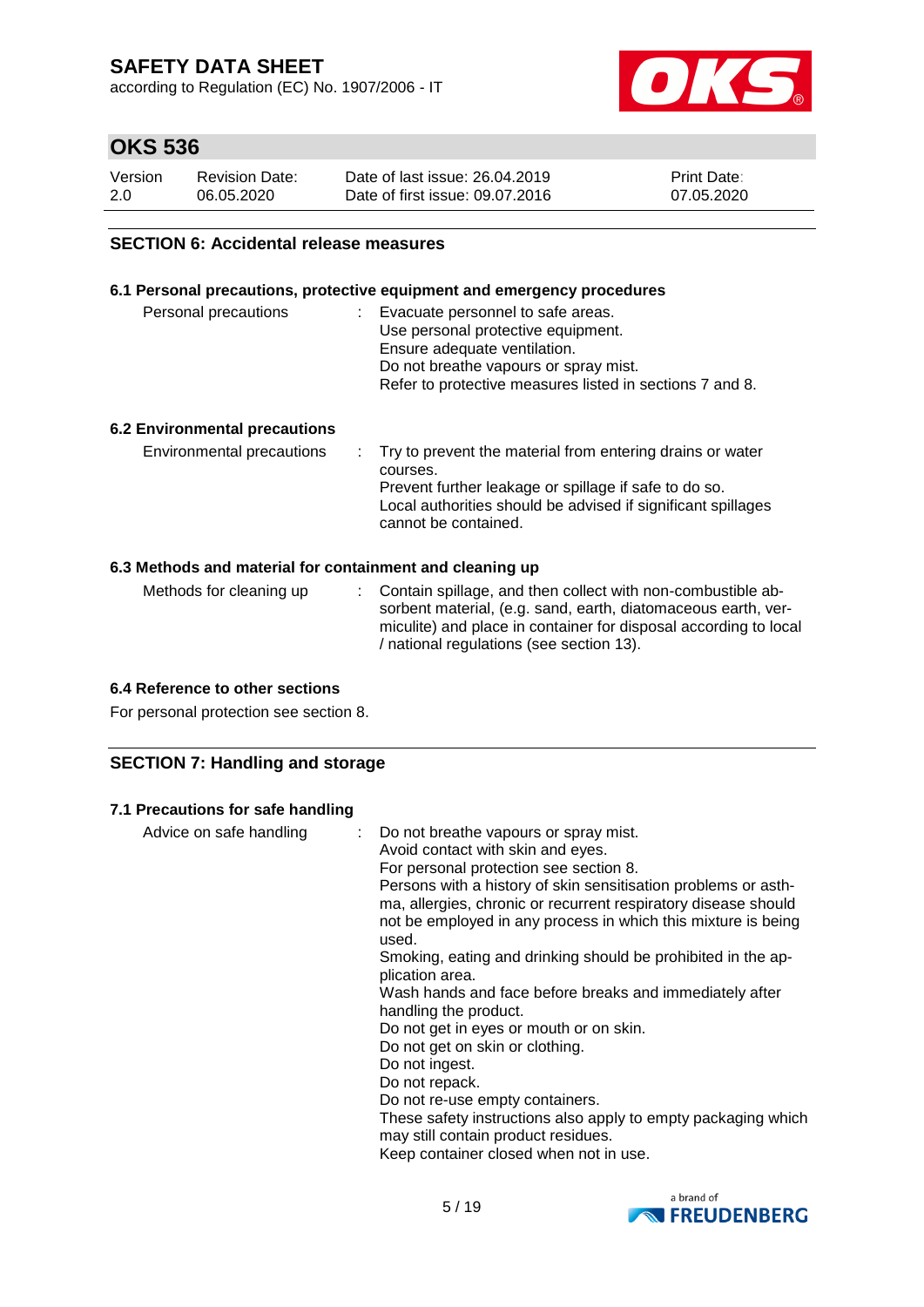according to Regulation (EC) No. 1907/2006 - IT



# **OKS 536**

| Version<br>2.0                                   | <b>Revision Date:</b><br>06.05.2020        |                                                                                                                                                                                                                                                                                                                                | Date of last issue: 26.04.2019<br>Date of first issue: 09.07.2016   | <b>Print Date:</b><br>07.05.2020 |
|--------------------------------------------------|--------------------------------------------|--------------------------------------------------------------------------------------------------------------------------------------------------------------------------------------------------------------------------------------------------------------------------------------------------------------------------------|---------------------------------------------------------------------|----------------------------------|
|                                                  | Hygiene measures                           |                                                                                                                                                                                                                                                                                                                                | Wash face, hands and any exposed skin thoroughly after<br>handling. |                                  |
|                                                  |                                            |                                                                                                                                                                                                                                                                                                                                | 7.2 Conditions for safe storage, including any incompatibilities    |                                  |
| Requirements for storage<br>areas and containers |                                            | Store in original container. Keep container closed when not in<br>use. Keep in a dry, cool and well-ventilated place. Containers<br>which are opened must be carefully resealed and kept upright<br>to prevent leakage. Store in accordance with the particular<br>national regulations. Keep in properly labelled containers. |                                                                     |                                  |
|                                                  | 7.3 Specific end use(s)<br>Specific use(s) |                                                                                                                                                                                                                                                                                                                                | Specific instructions for handling, not required.                   |                                  |

#### **SECTION 8: Exposure controls/personal protection**

#### **8.1 Control parameters**

#### **Derived No Effect Level (DNEL) according to Regulation (EC) No. 1907/2006:**

| Substance name            | End Use | Exposure routes | Potential health ef-<br>fects | Value              |
|---------------------------|---------|-----------------|-------------------------------|--------------------|
| 2,2',2"-nitrilotriethanol | Workers | Dermal          | Long-term systemic<br>effects | $6,3$ mg/kg        |
|                           | Workers | Inhalation      | Long-term systemic<br>effects | $5 \text{ mg/m}$ 3 |
|                           | Workers | Inhalation      | Long-term local ef-<br>fects  | $5 \text{ mg/m}$ 3 |

#### **Predicted No Effect Concentration (PNEC) according to Regulation (EC) No. 1907/2006:**

| Substance name            | <b>Environmental Compartment</b>                          | Value               |
|---------------------------|-----------------------------------------------------------|---------------------|
| 2,2',2"-nitrilotriethanol | Soil                                                      | $0,151$ mg/kg       |
|                           | Microbiological Activity in Sewage Treat-<br>ment Systems | $10$ mg/l           |
|                           | Fresh water                                               | $0,32 \text{ mg/l}$ |
|                           | Marine water                                              | $0,032$ mg/l        |
|                           | Fresh water sediment                                      | $1,7$ mg/kg         |
|                           | Marine sediment                                           | $0,17$ mg/kg        |

#### **8.2 Exposure controls**

| <b>Engineering measures</b> |  |
|-----------------------------|--|
|-----------------------------|--|

none

#### **Personal protective equipment**

Eye protection : Safety glasses with side-shields

| : butyl-rubber       |
|----------------------|
| $:$ > 10 min         |
| $\therefore$ Class 1 |
|                      |

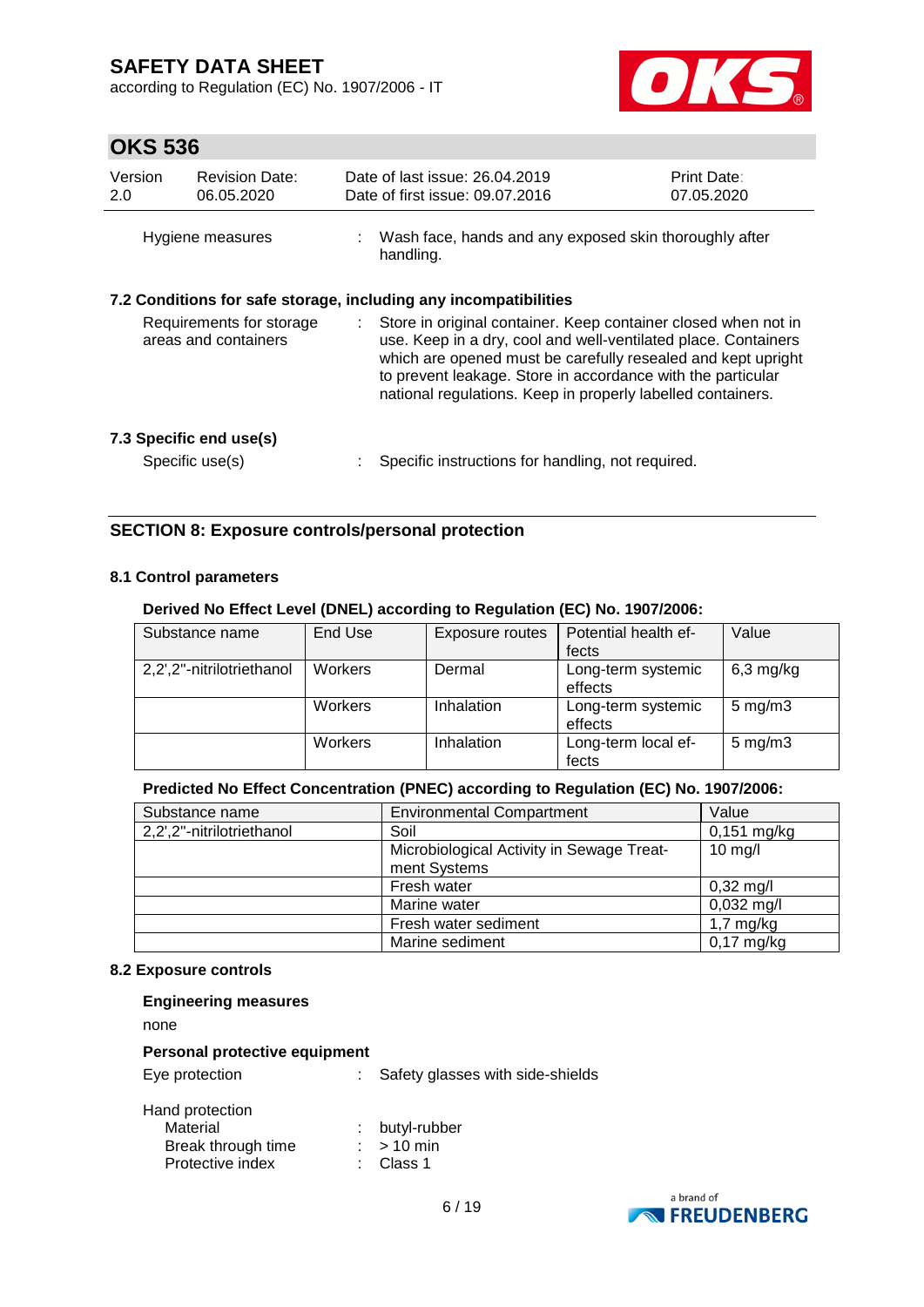according to Regulation (EC) No. 1907/2006 - IT



# **OKS 536**

| Version<br>2.0 | <b>Revision Date:</b><br>06.05.2020 | Date of last issue: 26.04.2019<br>Date of first issue: 09.07.2016                                                                                                                                                                                                                                                                                                            | Print Date:<br>07.05.2020 |
|----------------|-------------------------------------|------------------------------------------------------------------------------------------------------------------------------------------------------------------------------------------------------------------------------------------------------------------------------------------------------------------------------------------------------------------------------|---------------------------|
|                |                                     |                                                                                                                                                                                                                                                                                                                                                                              |                           |
|                | Remarks                             | For prolonged or repeated contact use protective gloves. The<br>break through time depends amongst other things on the<br>material, the thickness and the type of glove and therefore<br>has to be measured for each case.<br>The selected protective gloves have to satisfy the specifica-<br>tions of Regulation (EU) 2016/425 and the standard EN 374<br>derived from it. |                           |
|                | Respiratory protection              | Not required; except in case of aerosol formation.                                                                                                                                                                                                                                                                                                                           |                           |
| Filter type    |                                     | Filter type A-P                                                                                                                                                                                                                                                                                                                                                              |                           |
|                | Protective measures                 | The type of protective equipment must be selected according<br>to the concentration and amount of the dangerous substance<br>at the specific workplace.<br>Choose body protection in relation to its type, to the concen-<br>tration and amount of dangerous substances, and to the spe-<br>cific work-place.                                                                |                           |

#### **SECTION 9: Physical and chemical properties**

#### **9.1 Information on basic physical and chemical properties**

| Appearance                                                              | t. | liquid                                |
|-------------------------------------------------------------------------|----|---------------------------------------|
| Colour                                                                  | ÷  | black                                 |
| Odour                                                                   |    | characteristic                        |
| <b>Odour Threshold</b>                                                  |    | No data available                     |
|                                                                         |    |                                       |
| рH                                                                      | t. | 9,2 $(20 °C)$<br>Concentration: 100 % |
| Melting point/range                                                     | t. | No data available                     |
| Boiling point/boiling range                                             | t. | 100 °C                                |
| Flash point                                                             | t. | does not flash                        |
| Evaporation rate                                                        | t. | No data available                     |
| Flammability (solid, gas)                                               | t. | Not applicable                        |
| Upper explosion limit / Upper : No data available<br>flammability limit |    |                                       |

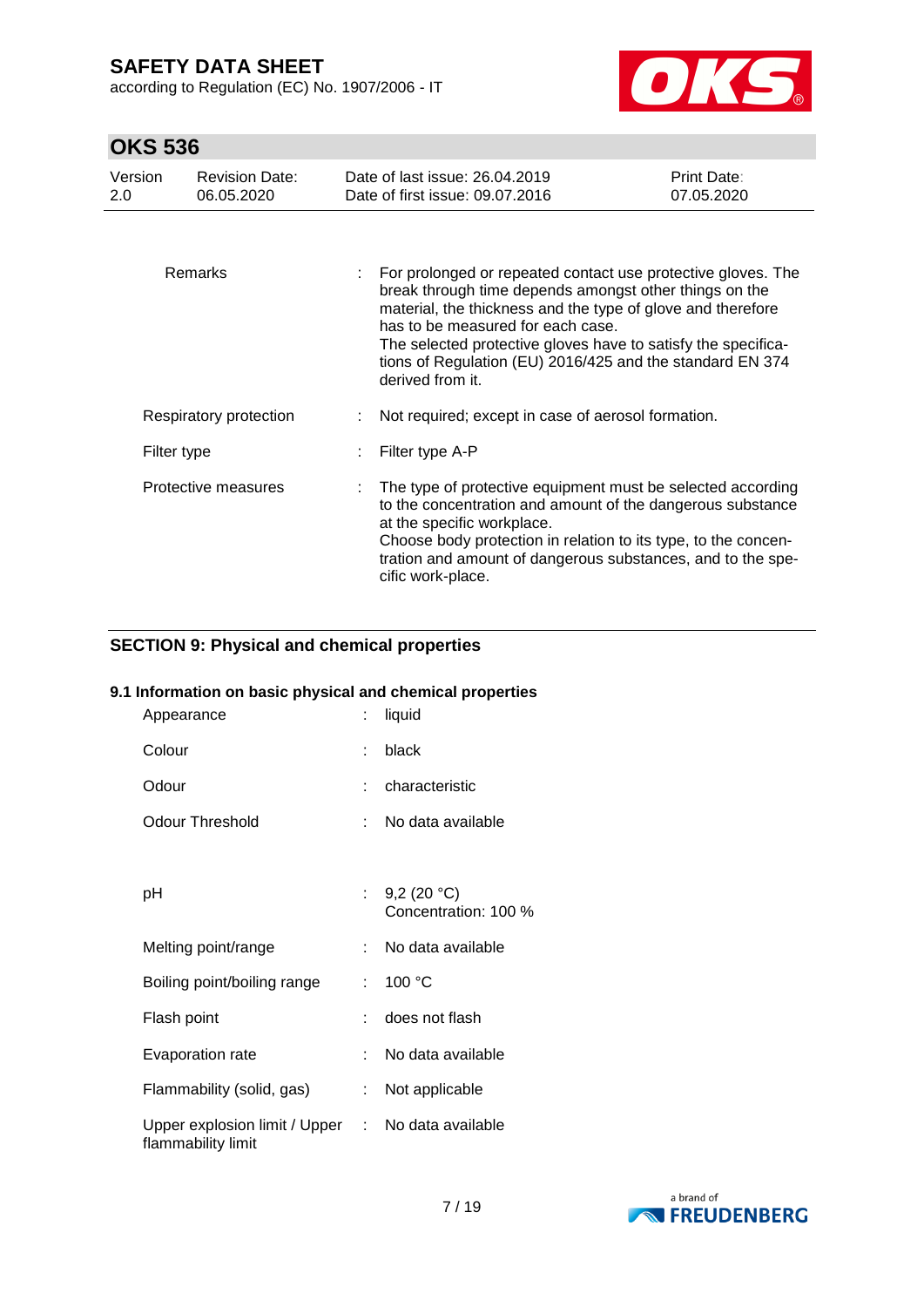according to Regulation (EC) No. 1907/2006 - IT



## **OKS 536**

| Version<br>2.0      | Revision Date:<br>06.05.2020                        |   | Date of last issue: 26.04.2019<br>Date of first issue: 09.07.2016 | Print Date:<br>07.05.2020 |
|---------------------|-----------------------------------------------------|---|-------------------------------------------------------------------|---------------------------|
|                     | Lower explosion limit / Lower<br>flammability limit | ÷ | No data available                                                 |                           |
|                     | Vapour pressure                                     | ÷ | < 0,001 hPa (20 °C)                                               |                           |
|                     | Relative vapour density                             | ÷ | No data available                                                 |                           |
| Density             |                                                     |   | $1,10$ g/cm3<br>(20 °C)                                           |                           |
| <b>Bulk density</b> |                                                     |   | No data available                                                 |                           |
|                     | Solubility(ies)<br>Water solubility                 | t | completely miscible                                               |                           |
|                     | Solubility in other solvents                        | ÷ | No data available                                                 |                           |
|                     | Partition coefficient: n-<br>octanol/water          |   | No data available                                                 |                           |
|                     | Auto-ignition temperature                           | ÷ | No data available                                                 |                           |
|                     | Decomposition temperature                           | ÷ | No data available                                                 |                           |
| Viscosity           | Viscosity, dynamic                                  | ÷ | No data available                                                 |                           |
|                     | Viscosity, kinematic                                | t | 105,7 mm2/s (40 °C)                                               |                           |
|                     | <b>Explosive properties</b>                         | t | Not explosive                                                     |                           |
|                     | Oxidizing properties                                |   | No data available                                                 |                           |
|                     | 9.2 Other information<br>Flammability (liquids)     | ÷ | Will not burn                                                     |                           |
|                     | Sublimation point                                   |   | No data available                                                 |                           |
| Self-ignition       |                                                     |   | No data available                                                 |                           |

### **SECTION 10: Stability and reactivity**

#### **10.1 Reactivity**

No hazards to be specially mentioned.

#### **10.2 Chemical stability**

Stable under normal conditions.

#### **10.3 Possibility of hazardous reactions**

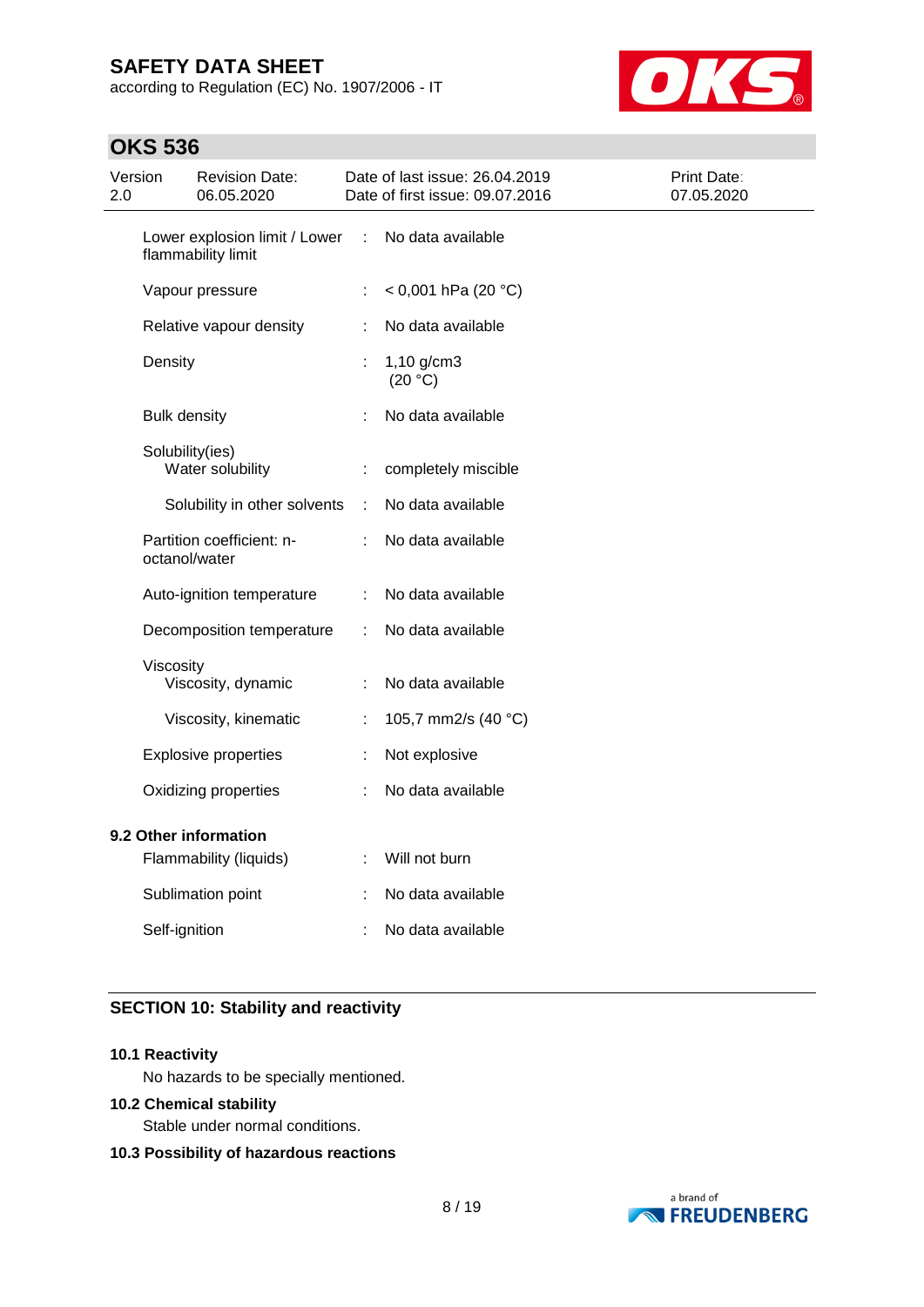according to Regulation (EC) No. 1907/2006 - IT



# **OKS 536**

| Version<br>2.0                                  | <b>Revision Date:</b><br>06.05.2020               |   | Date of last issue: 26.04.2019<br>Date of first issue: 09.07.2016 |                                                             | Print Date:<br>07.05.2020 |
|-------------------------------------------------|---------------------------------------------------|---|-------------------------------------------------------------------|-------------------------------------------------------------|---------------------------|
|                                                 | Hazardous reactions                               |   |                                                                   | No dangerous reaction known under conditions of normal use. |                           |
| 10.4 Conditions to avoid<br>Conditions to avoid |                                                   | ÷ |                                                                   | No conditions to be specially mentioned.                    |                           |
|                                                 | 10.5 Incompatible materials<br>Materials to avoid |   |                                                                   | No materials to be especially mentioned.                    |                           |
| 10.6 Hazardous decomposition products           |                                                   |   |                                                                   |                                                             |                           |

No decomposition if stored and applied as directed.

#### **SECTION 11: Toxicological information**

#### **11.1 Information on toxicological effects**

| <b>Acute toxicity</b> |  |
|-----------------------|--|
|-----------------------|--|

| <b>Product:</b>           |                                               |
|---------------------------|-----------------------------------------------|
| Acute oral toxicity       | Remarks: This information is not available.   |
| Acute inhalation toxicity | : Remarks: This information is not available. |
| Acute dermal toxicity     | Symptoms: Redness, Local irritation           |

**Components:**

#### **dodecylguanidine monohydrochloride:**

| Acute oral toxicity                   | LD50 (Rat): Assessment: The component/mixture is moder-<br>ately toxic after single ingestion.                              |
|---------------------------------------|-----------------------------------------------------------------------------------------------------------------------------|
| Acute inhalation toxicity<br>t in     | LC50 (Rat): Test atmosphere: dust/mist<br>Assessment: The component/mixture is highly toxic after short<br>term inhalation. |
| 2-methylisothiazol-3(2H)-one:         |                                                                                                                             |
| Acute oral toxicity<br>$\mathbb{R}^n$ | LD50 Oral (Rat): $>$ 50 mg/kg                                                                                               |
|                                       | Symptoms: Pain, Stomach/intestinal disorders                                                                                |
|                                       | Remarks: Toxic if swallowed.                                                                                                |
| Acute inhalation toxicity<br>t.       | LC50 (Rat): 0,11 mg/l<br>Exposure time: 4 h<br>Test atmosphere: dust/mist<br>Method: OECD Test Guideline 403                |
|                                       | Dia ann an t-ais D'albhail a bha tha chuidhean ann an a-ais an a-ais an a-ais an a-ais an a-ais an a-ais an a-              |

Remarks: Risk of delayed pulmonary oedema. Effects of breathing high concentrations of vapour may in-

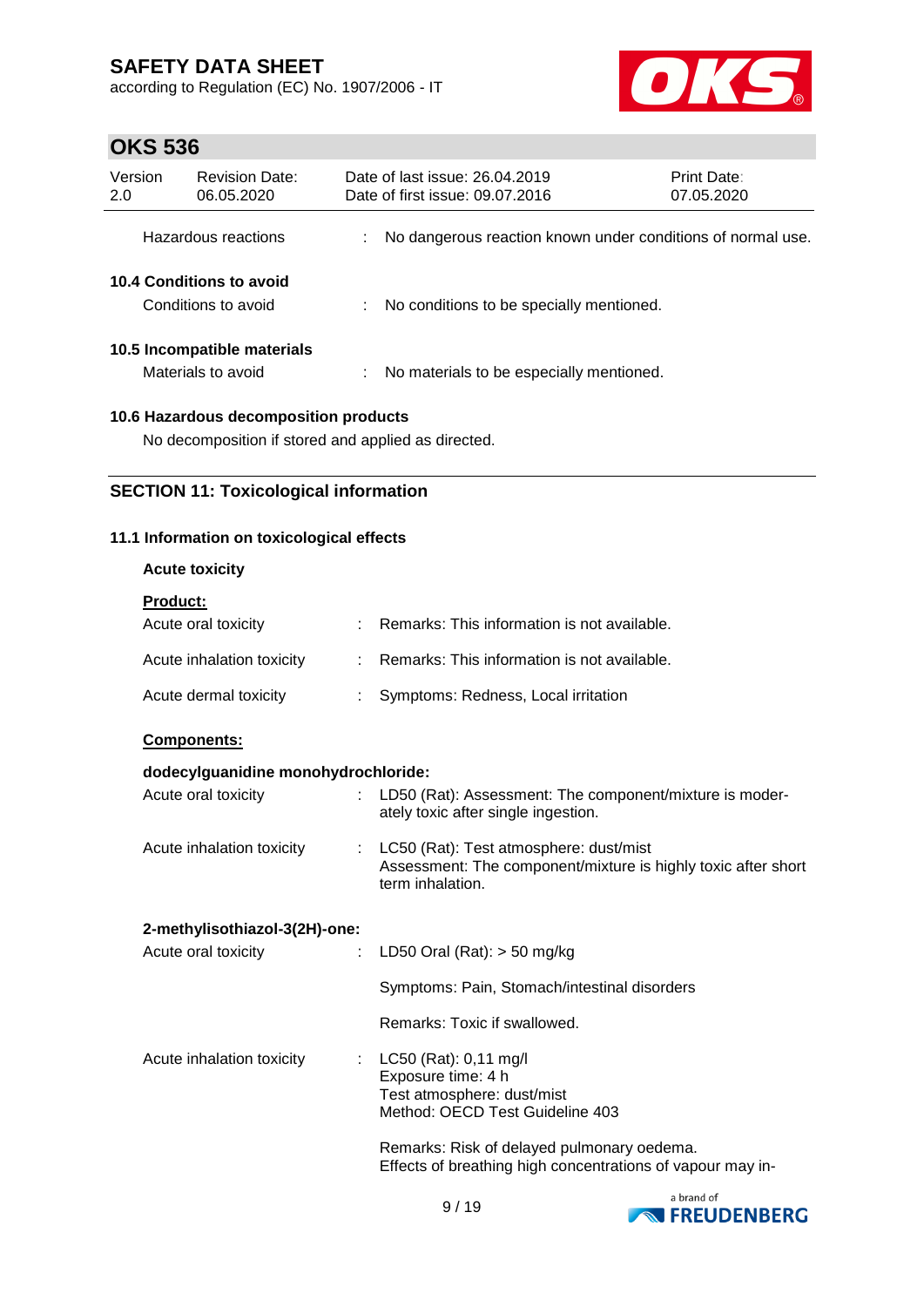according to Regulation (EC) No. 1907/2006 - IT



# **OKS 536**

| Version<br>2.0      | <b>Revision Date:</b><br>06.05.2020 |   | Date of last issue: 26.04.2019<br>Date of first issue: 09.07.2016                                                                        | <b>Print Date:</b><br>07.05.2020 |
|---------------------|-------------------------------------|---|------------------------------------------------------------------------------------------------------------------------------------------|----------------------------------|
|                     |                                     |   | clude:<br>Very toxic by inhalation.<br>Irritating to respiratory system.                                                                 |                                  |
|                     |                                     |   | Symptoms: Local irritation, Respiratory disorders, Inhalation<br>may provoke the following symptoms:                                     |                                  |
|                     | Acute dermal toxicity               | ÷ | LD50 Dermal (Rabbit, female): 326 mg/kg                                                                                                  |                                  |
|                     |                                     |   | Remarks: Very toxic in contact with skin.                                                                                                |                                  |
|                     |                                     |   | Symptoms: Blistering, Redness, Local irritation                                                                                          |                                  |
|                     | 2,2',2"-nitrilotriethanol:          |   |                                                                                                                                          |                                  |
|                     | Acute oral toxicity                 |   | : LD50 (Rat): $6.400 \text{ mg/kg}$<br>Method: OECD Test Guideline 401                                                                   |                                  |
|                     | Acute dermal toxicity               |   | : LD50 (Rat): $> 2.000$ mg/kg<br>Method: OECD Test Guideline 402<br>Assessment: The substance or mixture has no acute dermal<br>toxicity |                                  |
|                     | <b>Skin corrosion/irritation</b>    |   |                                                                                                                                          |                                  |
| <b>Product:</b>     |                                     |   |                                                                                                                                          |                                  |
| Remarks             |                                     |   | This information is not available.                                                                                                       |                                  |
|                     | Components:                         |   |                                                                                                                                          |                                  |
|                     | dodecylguanidine monohydrochloride: |   |                                                                                                                                          |                                  |
|                     | Assessment                          |   | Causes burns.                                                                                                                            |                                  |
| Result              |                                     |   | Causes burns.                                                                                                                            |                                  |
|                     | 2-methylisothiazol-3(2H)-one:       |   |                                                                                                                                          |                                  |
| Species             |                                     |   | Rabbit                                                                                                                                   |                                  |
| Result              |                                     |   | Causes burns.                                                                                                                            |                                  |
| Remarks             |                                     |   | Causes skin burns.                                                                                                                       |                                  |
|                     | 2,2',2"-nitrilotriethanol:          |   |                                                                                                                                          |                                  |
| Species             |                                     |   | Rabbit                                                                                                                                   |                                  |
|                     | Assessment                          |   | No skin irritation                                                                                                                       |                                  |
| Method<br>Result    |                                     |   | <b>OECD Test Guideline 404</b><br>No skin irritation                                                                                     |                                  |
|                     | Serious eye damage/eye irritation   |   |                                                                                                                                          |                                  |
|                     |                                     |   |                                                                                                                                          |                                  |
| Product:<br>Remarks |                                     |   | This information is not available.                                                                                                       |                                  |
|                     |                                     |   |                                                                                                                                          |                                  |
|                     |                                     |   |                                                                                                                                          | a hrand of                       |



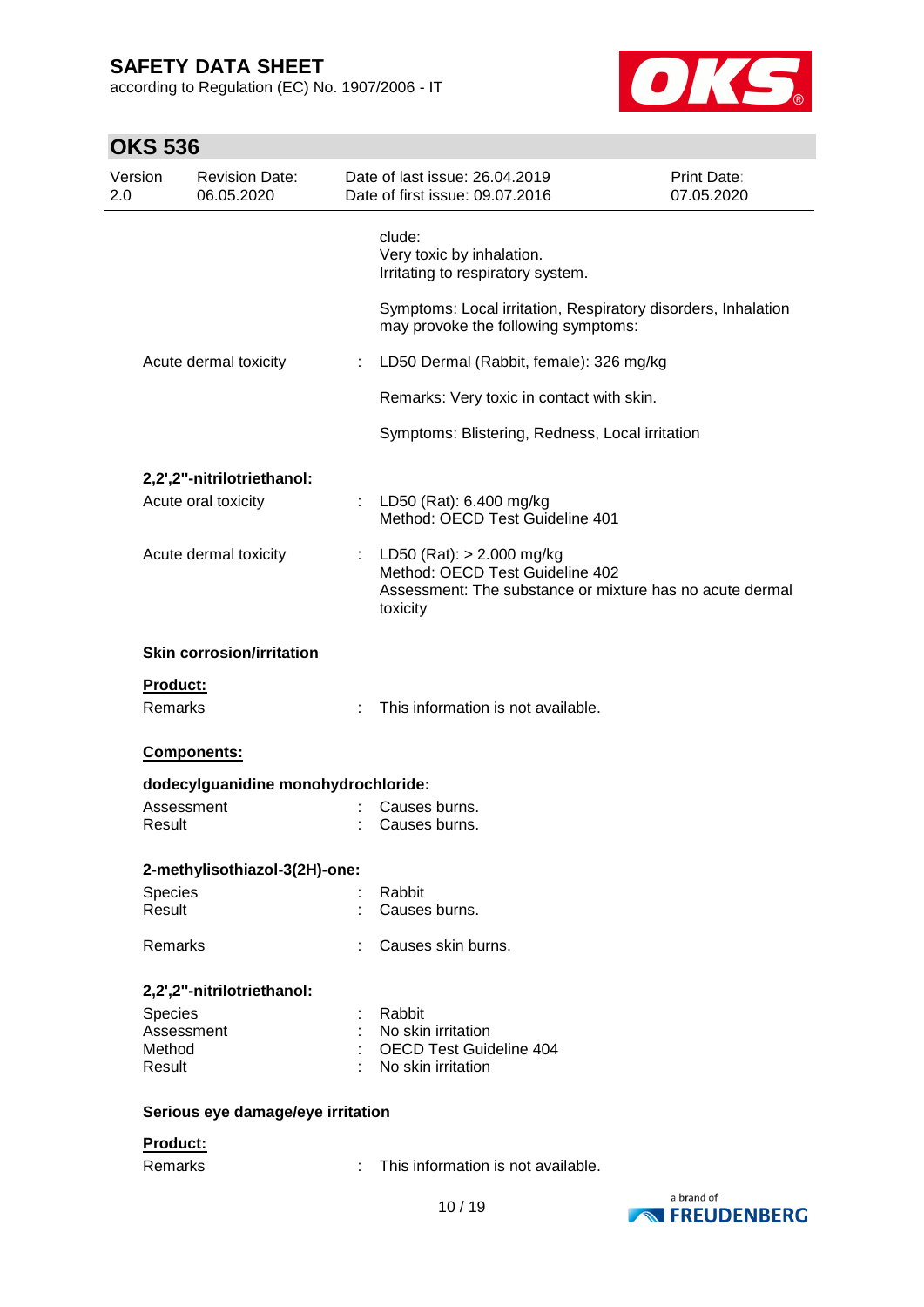according to Regulation (EC) No. 1907/2006 - IT



# **OKS 536**

| Version | <b>Revision Date:</b> | Date of last issue: 26.04.2019  | <b>Print Date:</b> |
|---------|-----------------------|---------------------------------|--------------------|
| 2.0     | 06.05.2020            | Date of first issue: 09.07.2016 | 07.05.2020         |

### **Components:**

| 2-methylisothiazol-3(2H)-one:            |    |                                                                      |  |  |  |  |
|------------------------------------------|----|----------------------------------------------------------------------|--|--|--|--|
| Remarks                                  |    | Acute eye irritation/corrosion<br>Causes eye burns.                  |  |  |  |  |
| 2,2',2"-nitrilotriethanol:               |    |                                                                      |  |  |  |  |
| Species                                  |    | Rabbit                                                               |  |  |  |  |
| Assessment<br>Method                     |    | No eye irritation<br><b>OECD Test Guideline 405</b>                  |  |  |  |  |
| Result                                   |    | No eye irritation                                                    |  |  |  |  |
| <b>Respiratory or skin sensitisation</b> |    |                                                                      |  |  |  |  |
| Product:                                 |    |                                                                      |  |  |  |  |
| Remarks                                  | t. | This information is not available.                                   |  |  |  |  |
| <b>Components:</b>                       |    |                                                                      |  |  |  |  |
| 2-methylisothiazol-3(2H)-one:            |    |                                                                      |  |  |  |  |
| Species                                  |    | Rabbit                                                               |  |  |  |  |
| Assessment                               |    | May cause sensitisation by skin contact.                             |  |  |  |  |
| 2,2',2"-nitrilotriethanol:               |    |                                                                      |  |  |  |  |
| Species                                  |    | Guinea pig                                                           |  |  |  |  |
| Assessment                               |    | Does not cause skin sensitisation.                                   |  |  |  |  |
| Method<br>Result                         |    | <b>OECD Test Guideline 406</b><br>Does not cause skin sensitisation. |  |  |  |  |
|                                          |    |                                                                      |  |  |  |  |
| <b>Germ cell mutagenicity</b>            |    |                                                                      |  |  |  |  |
| Product:                                 |    |                                                                      |  |  |  |  |
| Genotoxicity in vitro                    |    | : Remarks: No data available                                         |  |  |  |  |
| Genotoxicity in vivo                     | t. | Remarks: No data available                                           |  |  |  |  |
| Carcinogenicity                          |    |                                                                      |  |  |  |  |
| Product:                                 |    |                                                                      |  |  |  |  |
| Remarks                                  |    | No data available                                                    |  |  |  |  |
| <b>Reproductive toxicity</b>             |    |                                                                      |  |  |  |  |
| <b>Product:</b>                          |    |                                                                      |  |  |  |  |
| Effects on fertility                     |    | Remarks: No data available                                           |  |  |  |  |
| Effects on foetal develop-               | ÷  | Remarks: No data available                                           |  |  |  |  |

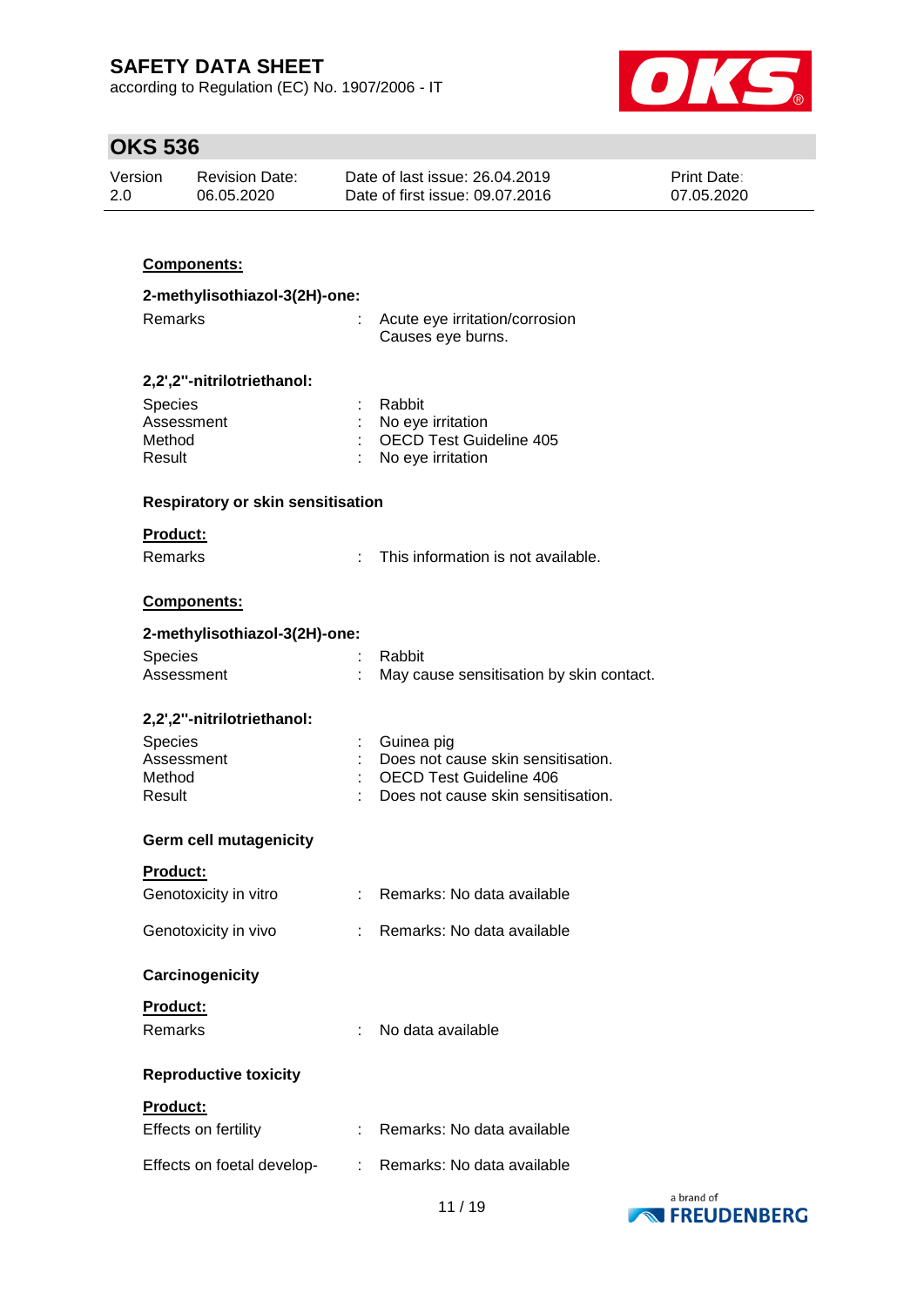according to Regulation (EC) No. 1907/2006 - IT



# **OKS 536**

| 2.0 | Version                    | <b>Revision Date:</b><br>06.05.2020                                 |   | Date of last issue: 26.04.2019<br>Date of first issue: 09.07.2016                                   | Print Date:<br>07.05.2020 |
|-----|----------------------------|---------------------------------------------------------------------|---|-----------------------------------------------------------------------------------------------------|---------------------------|
|     | ment                       |                                                                     |   |                                                                                                     |                           |
|     |                            | <b>STOT - single exposure</b>                                       |   |                                                                                                     |                           |
|     |                            | Components:                                                         |   |                                                                                                     |                           |
|     | Assessment                 | 2-methylisothiazol-3(2H)-one:                                       |   | May cause respiratory irritation.                                                                   |                           |
|     | Assessment                 | 2,2',2"-nitrilotriethanol:                                          |   | The substance or mixture is not classified as specific target<br>organ toxicant, single exposure.   |                           |
|     |                            | <b>STOT - repeated exposure</b>                                     |   |                                                                                                     |                           |
|     |                            | Components:                                                         |   |                                                                                                     |                           |
|     | Assessment                 | 2,2',2"-nitrilotriethanol:                                          |   | The substance or mixture is not classified as specific target<br>organ toxicant, repeated exposure. |                           |
|     |                            | <b>Repeated dose toxicity</b>                                       |   |                                                                                                     |                           |
|     | Product:<br>Remarks        |                                                                     |   | This information is not available.                                                                  |                           |
|     |                            | <b>Aspiration toxicity</b>                                          |   |                                                                                                     |                           |
|     | Product:                   | This information is not available.                                  |   |                                                                                                     |                           |
|     |                            | <b>Components:</b>                                                  |   |                                                                                                     |                           |
|     |                            | 2,2',2"-nitrilotriethanol:<br>No aspiration toxicity classification |   |                                                                                                     |                           |
|     |                            | <b>Further information</b>                                          |   |                                                                                                     |                           |
|     | Product:<br><b>Remarks</b> |                                                                     | ÷ | Information given is based on data on the components and<br>the toxicology of similar products.     |                           |
|     |                            | Components:                                                         |   |                                                                                                     |                           |
|     |                            | 2-methylisothiazol-3(2H)-one:                                       |   |                                                                                                     |                           |
|     | Remarks                    |                                                                     |   | Ingestion causes burns of the upper digestive and respiratory<br>tracts.                            |                           |
|     |                            |                                                                     |   |                                                                                                     |                           |

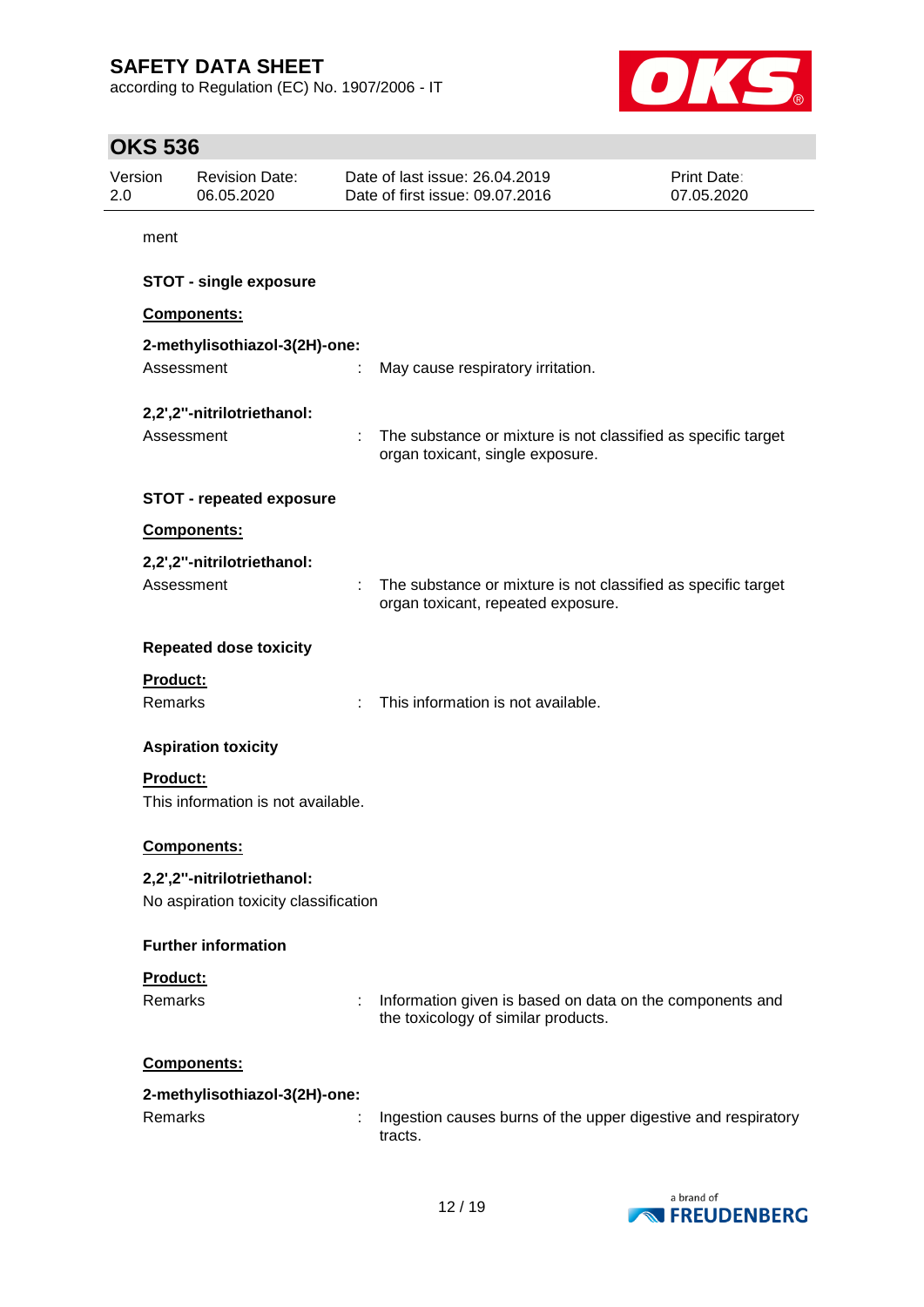according to Regulation (EC) No. 1907/2006 - IT



# **OKS 536**

| Version | <b>Revision Date:</b> | Date of last issue: 26.04.2019  | <b>Print Date:</b> |
|---------|-----------------------|---------------------------------|--------------------|
| 2.0     | 06.05.2020            | Date of first issue: 09.07.2016 | 07.05.2020         |

### **SECTION 12: Ecological information**

#### **12.1 Toxicity**

| <b>Product:</b>                                          |                       |                                                                                     |
|----------------------------------------------------------|-----------------------|-------------------------------------------------------------------------------------|
| Toxicity to fish                                         | ÷.                    | Remarks: No data available                                                          |
| Toxicity to daphnia and other<br>aquatic invertebrates   | $\sim 10^{-1}$        | Remarks: No data available                                                          |
| Toxicity to algae/aquatic<br>plants                      |                       | : Remarks: No data available                                                        |
| Toxicity to microorganisms                               |                       | Remarks: No data available                                                          |
| <b>Components:</b>                                       |                       |                                                                                     |
| dodecylguanidine monohydrochloride:                      |                       |                                                                                     |
| M-Factor (Acute aquatic tox-<br>icity)                   | $\sim 100$            | 10                                                                                  |
| <b>Ecotoxicology Assessment</b>                          |                       |                                                                                     |
| Acute aquatic toxicity                                   | $\mathbb{Z}^{\times}$ | Very toxic to aquatic life.                                                         |
| Chronic aquatic toxicity                                 | ÷                     | This product has no known ecotoxicological effects.                                 |
| 2-methylisothiazol-3(2H)-one:                            |                       |                                                                                     |
| Toxicity to daphnia and other :<br>aquatic invertebrates |                       | EC50 (Daphnia magna (Water flea)): 0,85 mg/l<br>Exposure time: 48 h                 |
| Toxicity to algae/aquatic<br>plants                      |                       | : EC50 (Selenastrum capricornutum (green algae)): 0,072 mg/l<br>Exposure time: 72 h |
| M-Factor (Acute aquatic tox-<br>icity)                   | ÷.                    | 10                                                                                  |
|                                                          |                       | 10                                                                                  |
| M-Factor (Chronic aquatic<br>toxicity)                   |                       | $\mathbf 1$                                                                         |
|                                                          |                       |                                                                                     |

#### **2,2',2''-nitrilotriethanol:**

| Toxicity to fish_ | $\therefore$ LC50 (Pimephales promelas (fathead minnow)): 11.800 mg/l<br>Exposure time: 96 h<br>Test Type: flow-through test |
|-------------------|------------------------------------------------------------------------------------------------------------------------------|
|                   |                                                                                                                              |

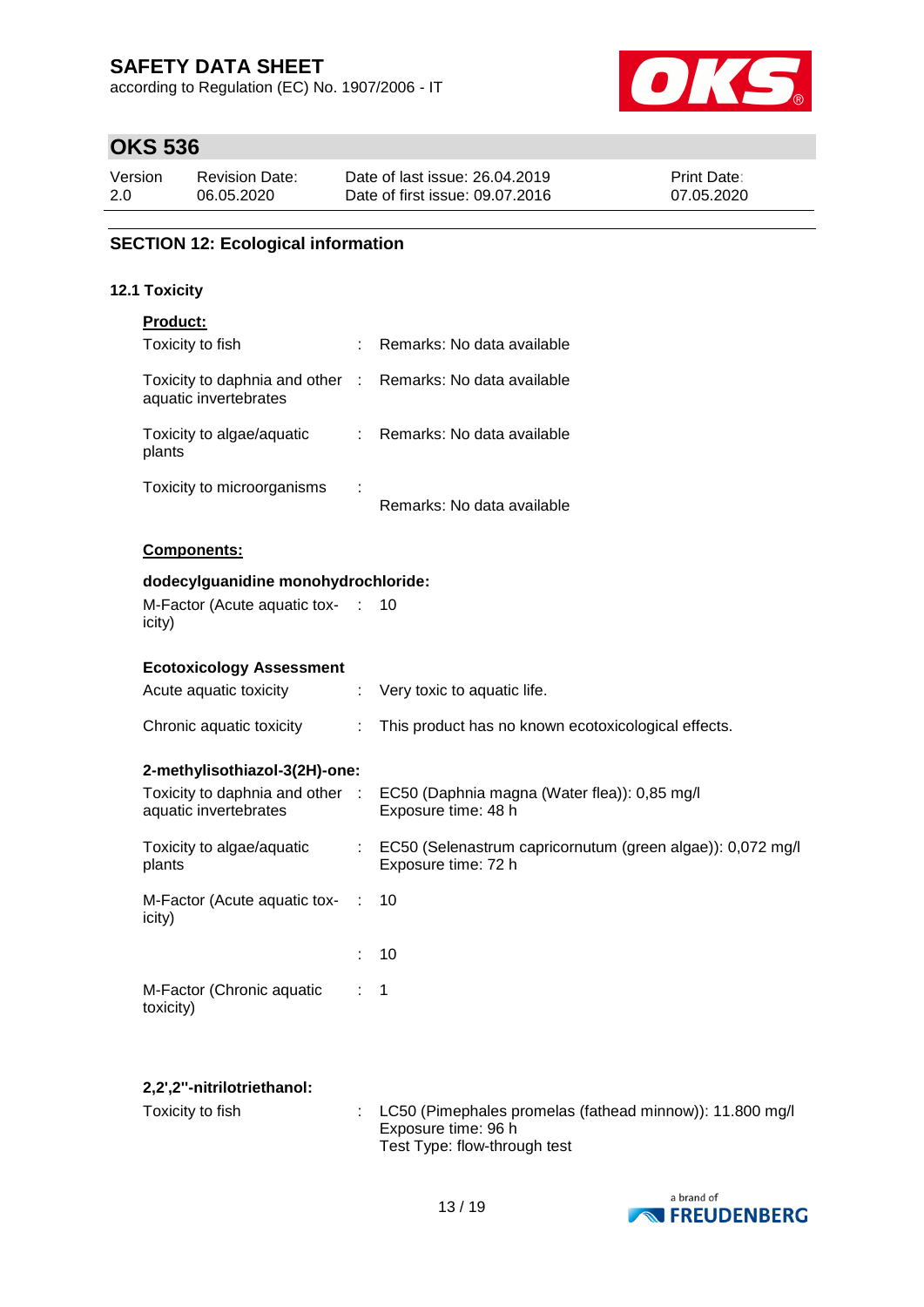according to Regulation (EC) No. 1907/2006 - IT



# **OKS 536**

| 2.0                   | Version  | <b>Revision Date:</b><br>06.05.2020                                      |            | Date of last issue: 26.04.2019<br>Date of first issue: 09.07.2016                                                                                                                                                       | Print Date:<br>07.05.2020 |
|-----------------------|----------|--------------------------------------------------------------------------|------------|-------------------------------------------------------------------------------------------------------------------------------------------------------------------------------------------------------------------------|---------------------------|
|                       |          | Toxicity to daphnia and other<br>aquatic invertebrates                   | $\sim 100$ | EC50 (Ceriodaphnia dubia (water flea)): 609,88 mg/l<br>Exposure time: 48 h<br>Test Type: flow-through test                                                                                                              |                           |
|                       | plants   | Toxicity to algae/aquatic                                                |            | EC50 (Desmodesmus subspicatus (green algae)): 216 mg/l<br>Exposure time: 72 h<br>Test Type: static test                                                                                                                 |                           |
|                       |          | 12.2 Persistence and degradability                                       |            |                                                                                                                                                                                                                         |                           |
|                       | Product: |                                                                          |            |                                                                                                                                                                                                                         |                           |
|                       |          | Biodegradability                                                         |            | Remarks: No data available                                                                                                                                                                                              |                           |
|                       | ity      | Physico-chemical removabil-                                              | ÷.         | Remarks: No data available                                                                                                                                                                                              |                           |
|                       |          | <b>Components:</b>                                                       |            |                                                                                                                                                                                                                         |                           |
|                       |          | 2-methylisothiazol-3(2H)-one:                                            |            |                                                                                                                                                                                                                         |                           |
|                       |          | Biodegradability                                                         |            | Result: Readily biodegradable.                                                                                                                                                                                          |                           |
|                       |          | 2,2',2"-nitrilotriethanol:                                               |            |                                                                                                                                                                                                                         |                           |
|                       |          | Biodegradability                                                         |            | Result: Readily biodegradable.                                                                                                                                                                                          |                           |
|                       |          |                                                                          |            |                                                                                                                                                                                                                         |                           |
|                       |          | 12.3 Bioaccumulative potential                                           |            |                                                                                                                                                                                                                         |                           |
|                       | Product: |                                                                          |            |                                                                                                                                                                                                                         |                           |
|                       |          | <b>Bioaccumulation</b>                                                   |            | Remarks: This mixture contains no substance considered to<br>be persistent, bioaccumulating and toxic (PBT).<br>This mixture contains no substance considered to be very<br>persistent and very bioaccumulating (vPvB). |                           |
|                       |          | Components:                                                              |            |                                                                                                                                                                                                                         |                           |
|                       |          | 2-methylisothiazol-3(2H)-one:                                            |            |                                                                                                                                                                                                                         |                           |
|                       |          | Partition coefficient: n-<br>octanol/water                               | ÷          | log Pow: -0,486                                                                                                                                                                                                         |                           |
|                       |          | 2,2',2"-nitrilotriethanol:<br>Partition coefficient: n-<br>octanol/water | ÷          | log Pow: -2,3 (25 °C)                                                                                                                                                                                                   |                           |
| 12.4 Mobility in soil |          |                                                                          |            |                                                                                                                                                                                                                         |                           |
|                       | Product: |                                                                          |            |                                                                                                                                                                                                                         |                           |
|                       | Mobility |                                                                          |            | Remarks: No data available                                                                                                                                                                                              |                           |
|                       |          | Distribution among environ-                                              |            | Remarks: No data available                                                                                                                                                                                              |                           |

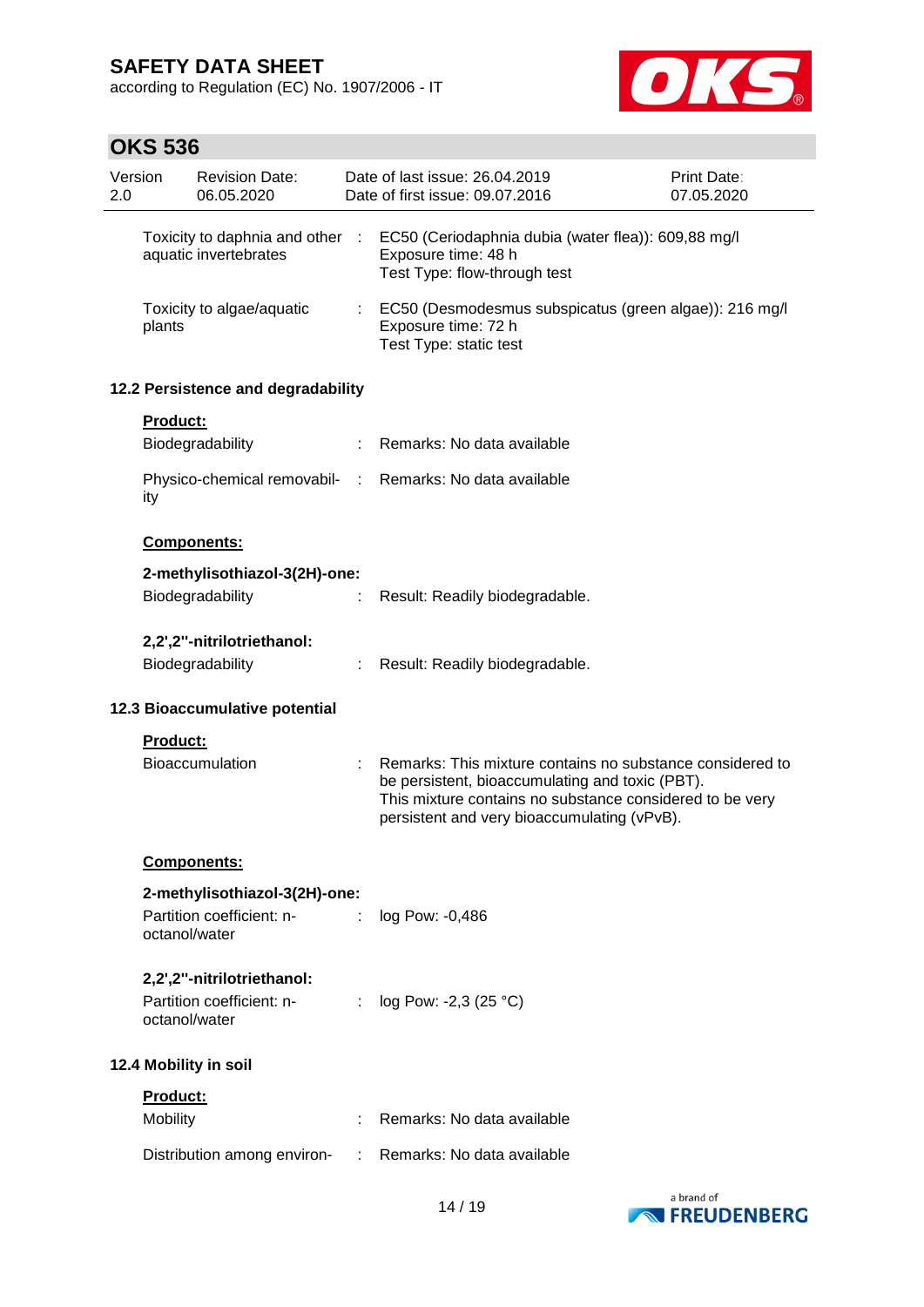according to Regulation (EC) No. 1907/2006 - IT



# **OKS 536**

| Version | <b>Revision Date:</b> | Date of last issue: 26.04.2019  | <b>Print Date:</b> |
|---------|-----------------------|---------------------------------|--------------------|
| -2.0    | 06.05.2020            | Date of first issue: 09.07.2016 | 07.05.2020         |

mental compartments

### **12.5 Results of PBT and vPvB assessment**

| roduct |  |  |
|--------|--|--|
|        |  |  |

mation

| Assessment                   | : This substance/mixture contains no components considered<br>to be either persistent, bioaccumulative and toxic (PBT), or<br>very persistent and very bioaccumulative (vPvB) at levels of<br>$0.1\%$ or higher |
|------------------------------|-----------------------------------------------------------------------------------------------------------------------------------------------------------------------------------------------------------------|
| <b>Components:</b>           |                                                                                                                                                                                                                 |
| 2,2',2"-nitrilotriethanol:   |                                                                                                                                                                                                                 |
| Assessment                   | Non-classified vPvB substance. Non-classified PBT sub-<br>stance.                                                                                                                                               |
| 12.6 Other adverse effects   |                                                                                                                                                                                                                 |
| <b>Product:</b>              |                                                                                                                                                                                                                 |
| Additional ecological infor- | : No information on ecology is available.                                                                                                                                                                       |

### **SECTION 13: Disposal considerations**

| 13.1 Waste treatment methods |   |                                                                                                                                                                                                                    |
|------------------------------|---|--------------------------------------------------------------------------------------------------------------------------------------------------------------------------------------------------------------------|
| Product                      |   | The product should not be allowed to enter drains, water<br>courses or the soil.<br>Do not dispose of with domestic refuse.<br>Dispose of as hazardous waste in compliance with local and<br>national regulations. |
|                              |   | Waste codes should be assigned by the user based on the<br>application for which the product was used.                                                                                                             |
| Contaminated packaging       |   | Packaging that is not properly emptied must be disposed of as<br>the unused product.<br>Dispose of waste product or used containers according to<br>local regulations.                                             |
|                              |   | The following Waste Codes are only suggestions:                                                                                                                                                                    |
| <b>Waste Code</b>            | ÷ | unused product<br>1201 09*, machining emulsions and solutions free of halo-<br>gens                                                                                                                                |
|                              |   | uncleaned packagings<br>15 01 10, packaging containing residues of or contaminated<br>by hazardous substances                                                                                                      |

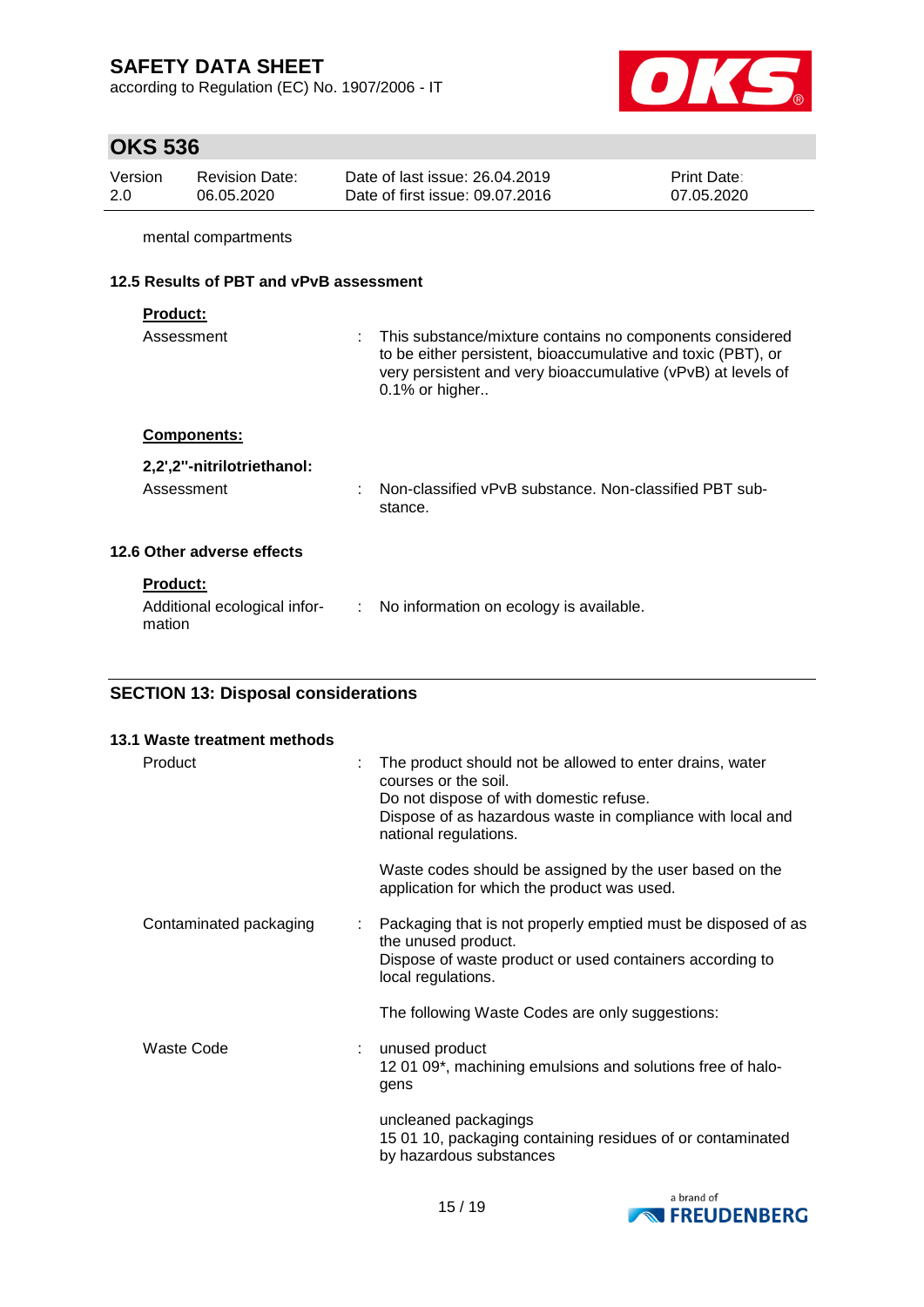according to Regulation (EC) No. 1907/2006 - IT



## **OKS 536**

| Version | <b>Revision Date:</b> | Date of last issue: 26.04.2019  | <b>Print Date:</b> |
|---------|-----------------------|---------------------------------|--------------------|
| 2.0     | 06.05.2020            | Date of first issue: 09.07.2016 | 07.05.2020         |

#### **SECTION 14: Transport information**

#### **14.1 UN number**

| <b>ADR</b>                                          |   | Not regulated as a dangerous good                                                                                  |
|-----------------------------------------------------|---|--------------------------------------------------------------------------------------------------------------------|
| <b>IMDG</b>                                         |   | Not regulated as a dangerous good                                                                                  |
| <b>IATA</b>                                         |   | Not regulated as a dangerous good                                                                                  |
| 14.2 UN proper shipping name                        |   |                                                                                                                    |
| <b>ADR</b>                                          |   | Not regulated as a dangerous good                                                                                  |
| <b>IMDG</b>                                         |   | Not regulated as a dangerous good                                                                                  |
| <b>IATA</b>                                         |   | Not regulated as a dangerous good                                                                                  |
| 14.3 Transport hazard class(es)                     |   |                                                                                                                    |
| <b>ADR</b>                                          |   | Not regulated as a dangerous good                                                                                  |
| <b>IMDG</b>                                         |   | Not regulated as a dangerous good                                                                                  |
| <b>IATA</b>                                         |   | Not regulated as a dangerous good                                                                                  |
| 14.4 Packing group                                  |   |                                                                                                                    |
| <b>ADR</b>                                          | ÷ | Not regulated as a dangerous good                                                                                  |
| <b>IMDG</b>                                         |   | Not regulated as a dangerous good                                                                                  |
| <b>IATA (Cargo)</b>                                 |   | Not regulated as a dangerous good                                                                                  |
| <b>IATA (Passenger)</b>                             |   | Not regulated as a dangerous good                                                                                  |
| <b>14.5 Environmental hazards</b>                   |   |                                                                                                                    |
| <b>ADR</b>                                          |   | Not regulated as a dangerous good                                                                                  |
| <b>IMDG</b>                                         |   | Not regulated as a dangerous good                                                                                  |
| <b>IATA (Passenger)</b>                             |   | Not regulated as a dangerous good                                                                                  |
| <b>IATA (Cargo)</b>                                 |   | Not regulated as a dangerous good                                                                                  |
| 14.6 Special precautions for user<br>Not applicable |   |                                                                                                                    |
| Remarks                                             |   | 14.7 Transport in bulk according to Annex II of Marpol and the IBC Code<br>Not applicable for product as supplied. |

#### **SECTION 15: Regulatory information**

**15.1 Safety, health and environmental regulations/legislation specific for the substance or mixture**

REACH - Candidate List of Substances of Very High : This product does not contain sub-

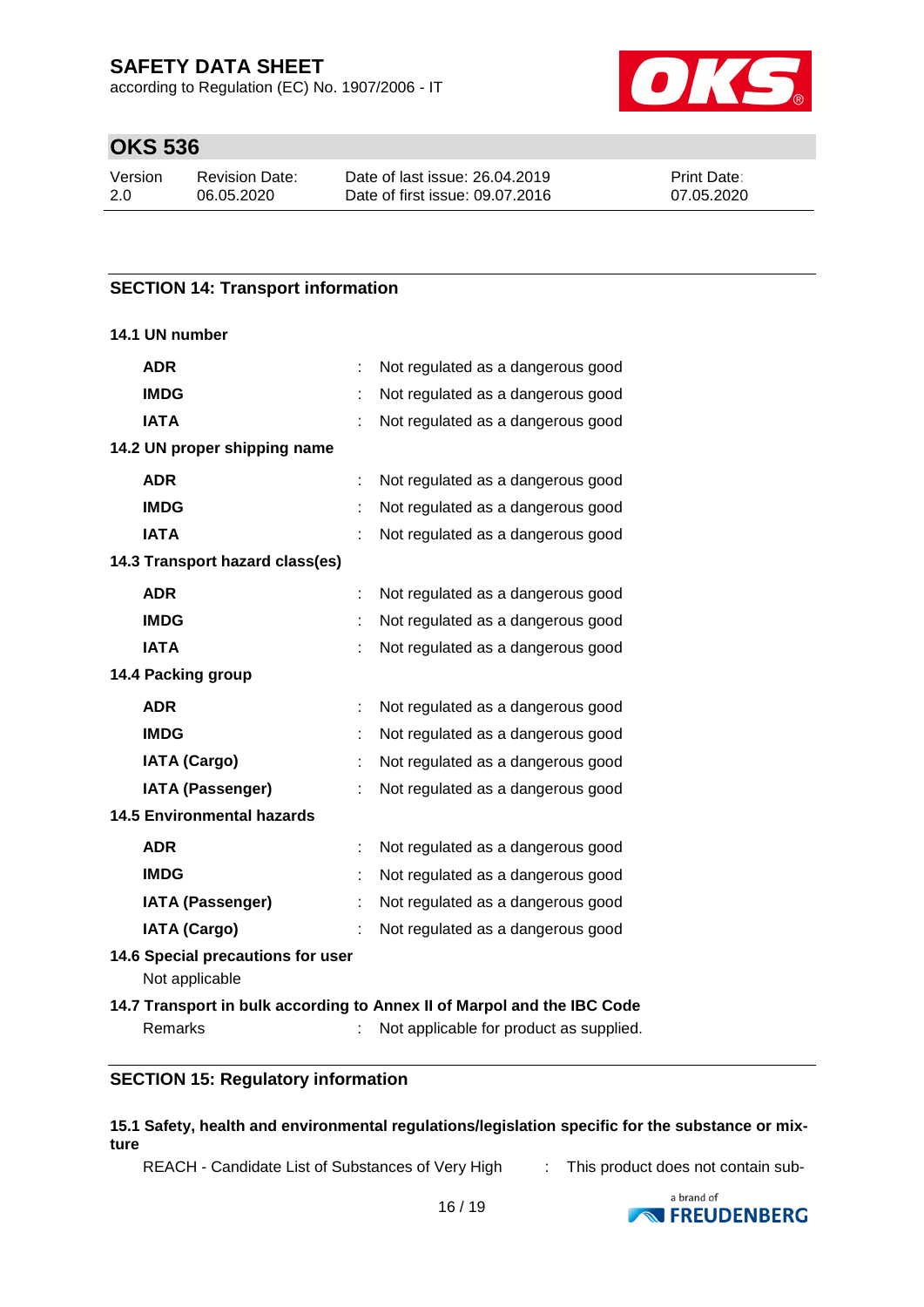according to Regulation (EC) No. 1907/2006 - IT



### **OKS 536**

| Version<br>2.0 |                | <b>Revision Date:</b><br>06.05.2020                                                                                                                  |   | Date of last issue: 26.04.2019<br>Date of first issue: 09.07.2016        |    | Print Date:<br>07.05.2020                                                                                         |
|----------------|----------------|------------------------------------------------------------------------------------------------------------------------------------------------------|---|--------------------------------------------------------------------------|----|-------------------------------------------------------------------------------------------------------------------|
|                |                | Concern for Authorisation (Article 59).                                                                                                              |   |                                                                          |    | stances of very high concern (Regu-<br>lation (EC) No 1907/2006 (REACH),                                          |
|                | (Annex XIV)    | REACH - List of substances subject to authorisation                                                                                                  |   |                                                                          |    | Article 57).<br>Not applicable                                                                                    |
|                |                | Regulation (EC) No 1005/2009 on substances that de-<br>plete the ozone layer                                                                         |   |                                                                          |    | Not applicable                                                                                                    |
|                | tants (recast) |                                                                                                                                                      |   | Regulation (EU) 2019/1021 on persistent organic pollu-                   | ÷  | Not applicable                                                                                                    |
|                |                | Regulation (EC) No 649/2012 of the European Parlia-<br>of dangerous chemicals                                                                        |   | ment and the Council concerning the export and import                    | ÷. | Not applicable                                                                                                    |
|                |                | REACH - Restrictions on the manufacture, placing on<br>the market and use of certain dangerous substances,<br>preparations and articles (Annex XVII) |   |                                                                          | t. | Conditions of restriction for the fol-<br>lowing entries should be considered:<br>Number on list 3                |
|                |                |                                                                                                                                                      |   | major-accident hazards involving dangerous substances.<br>Not applicable |    | Seveso III: Directive 2012/18/EU of the European Parliament and of the Council on the control of                  |
|                |                | Volatile organic compounds                                                                                                                           | ÷ | Not applicable                                                           |    | Directive 2010/75/EU of 24 November 2010 on industrial<br>emissions (integrated pollution prevention and control) |

#### **Other regulations:**

Take note of Directive 94/33/EC on the protection of young people at work or stricter national regulations, where applicable.

Legislative Decree April 9,2008, 81 (Implementation of Article 1 of the Law of 3 August 2007, n. 123, concerning the protection of health and safety in the workplace.) and subsequent amendments

Legislative Decree April 3, 2006, n.152, (Environmental standards) and subsequent amendments

Legislative Decree February 6, 2009, 21 (Regulations for the execution of the provisions laid down in Regulation (EC) no. 648/2004 on detergents)

#### **15.2 Chemical safety assessment**

This information is not available.

#### **SECTION 16: Other information**

#### **Full text of H-Statements**

| H301 | : Toxic if swallowed.                      |
|------|--------------------------------------------|
| H302 | : Harmful if swallowed.                    |
| H311 | $\therefore$ Toxic in contact with skin.   |
| H314 | : Causes severe skin burns and eye damage. |
|      |                                            |

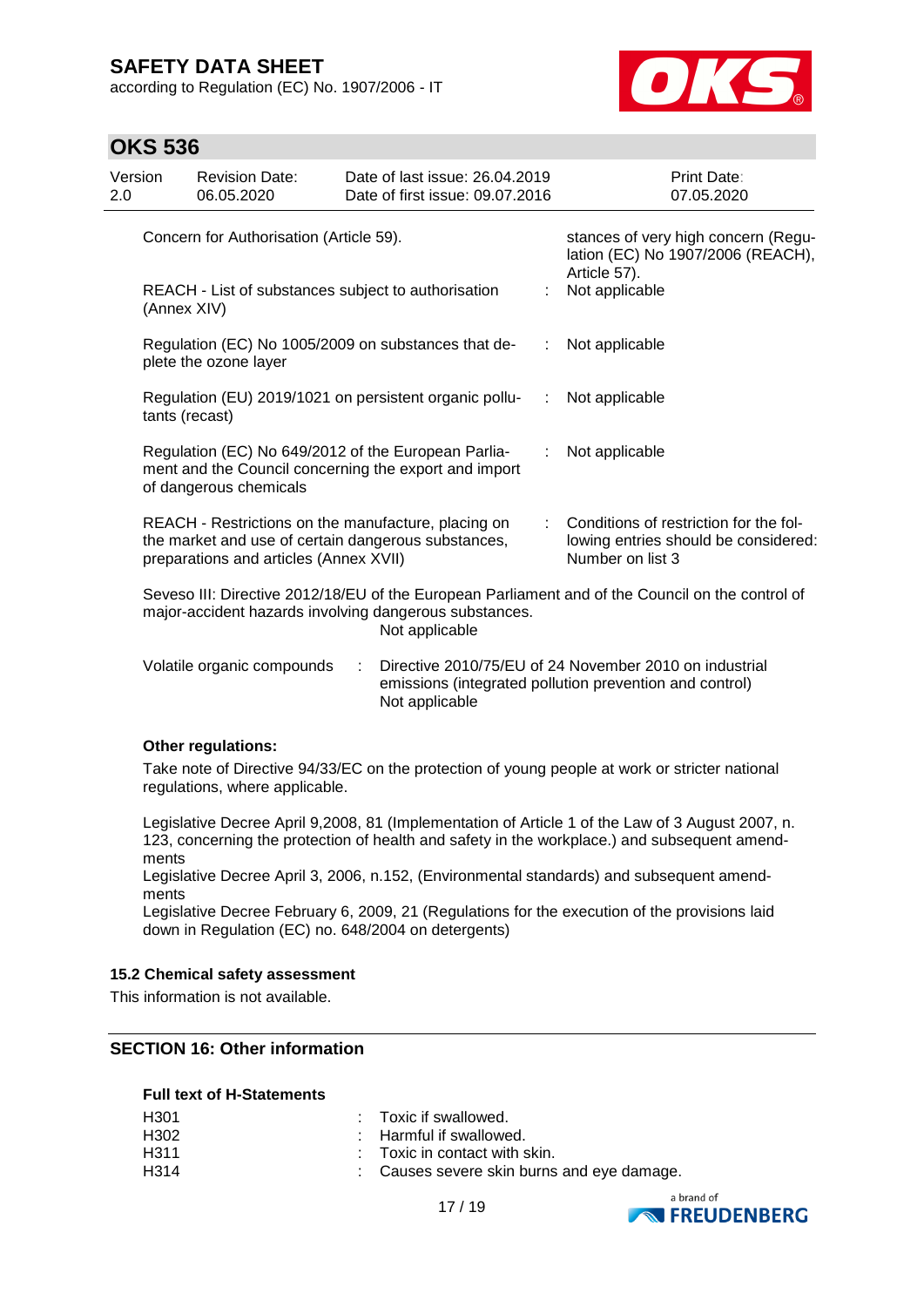according to Regulation (EC) No. 1907/2006 - IT



### **OKS 536**

| Version<br>2.0                                                        | <b>Revision Date:</b><br>06.05.2020 | Date of last issue: 26.04.2019<br>Date of first issue: 09.07.2016                                                                                                                                                        | Print Date:<br>07.05.2020 |
|-----------------------------------------------------------------------|-------------------------------------|--------------------------------------------------------------------------------------------------------------------------------------------------------------------------------------------------------------------------|---------------------------|
| H317<br>H <sub>3</sub> 18<br>H <sub>330</sub><br>H335<br>H400<br>H410 |                                     | May cause an allergic skin reaction.<br>Causes serious eye damage.<br>Fatal if inhaled.<br>May cause respiratory irritation.<br>: Very toxic to aquatic life.<br>: Very toxic to aquatic life with long lasting effects. |                           |
|                                                                       | Full tout of other abbreviations.   |                                                                                                                                                                                                                          |                           |

**Full text of other abbreviations**

ADN - European Agreement concerning the International Carriage of Dangerous Goods by Inland Waterways; ADR - European Agreement concerning the International Carriage of Dangerous Goods by Road; AICS - Australian Inventory of Chemical Substances; ASTM - American Society for the Testing of Materials; bw - Body weight; CLP - Classification Labelling Packaging Regulation; Regulation (EC) No 1272/2008; CMR - Carcinogen, Mutagen or Reproductive Toxicant; DIN - Standard of the German Institute for Standardisation; DSL - Domestic Substances List (Canada); ECHA - European Chemicals Agency; EC-Number - European Community number; ECx - Concentration associated with x% response; ELx - Loading rate associated with x% response; EmS - Emergency Schedule; ENCS - Existing and New Chemical Substances (Japan); ErCx - Concentration associated with x% growth rate response; GHS - Globally Harmonized System; GLP - Good Laboratory Practice; IARC - International Agency for Research on Cancer; IATA - International Air Transport Association; IBC - International Code for the Construction and Equipment of Ships carrying Dangerous Chemicals in Bulk; IC50 - Half maximal inhibitory concentration; ICAO - International Civil Aviation Organization; IECSC - Inventory of Existing Chemical Substances in China; IMDG - International Maritime Dangerous Goods; IMO - International Maritime Organization; ISHL - Industrial Safety and Health Law (Japan); ISO - International Organisation for Standardization; KECI - Korea Existing Chemicals Inventory; LC50 - Lethal Concentration to 50 % of a test population; LD50 - Lethal Dose to 50% of a test population (Median Lethal Dose); MARPOL - International Convention for the Prevention of Pollution from Ships; n.o.s. - Not Otherwise Specified; NO(A)EC - No Observed (Adverse) Effect Concentration; NO(A)EL - No Observed (Adverse) Effect Level; NOELR - No Observable Effect Loading Rate; NZIoC - New Zealand Inventory of Chemicals; OECD - Organization for Economic Co-operation and Development; OPPTS - Office of Chemical Safety and Pollution Prevention; PBT - Persistent, Bioaccumulative and Toxic substance; PICCS - Philippines Inventory of Chemicals and Chemical Substances; (Q)SAR - (Quantitative) Structure Activity Relationship; REACH - Regulation (EC) No 1907/2006 of the European Parliament and of the Council concerning the Registration, Evaluation, Authorisation and Restriction of Chemicals; RID - Regulations concerning the International Carriage of Dangerous Goods by Rail; SADT - Self-Accelerating Decomposition Temperature; SDS - Safety Data Sheet; SVHC - Substance of Very High Concern; TCSI - Taiwan Chemical Substance Inventory; TRGS - Technical Rule for Hazardous Substances; TSCA - Toxic Substances Control Act (United States); UN - United Nations; vPvB - Very Persistent and Very Bioaccumulative

#### **Further information**

| <b>Classification of the mixture:</b> |                  | <b>Classification procedure:</b> |  |
|---------------------------------------|------------------|----------------------------------|--|
| Skin Sens. 1                          | H <sub>317</sub> | Calculation method               |  |